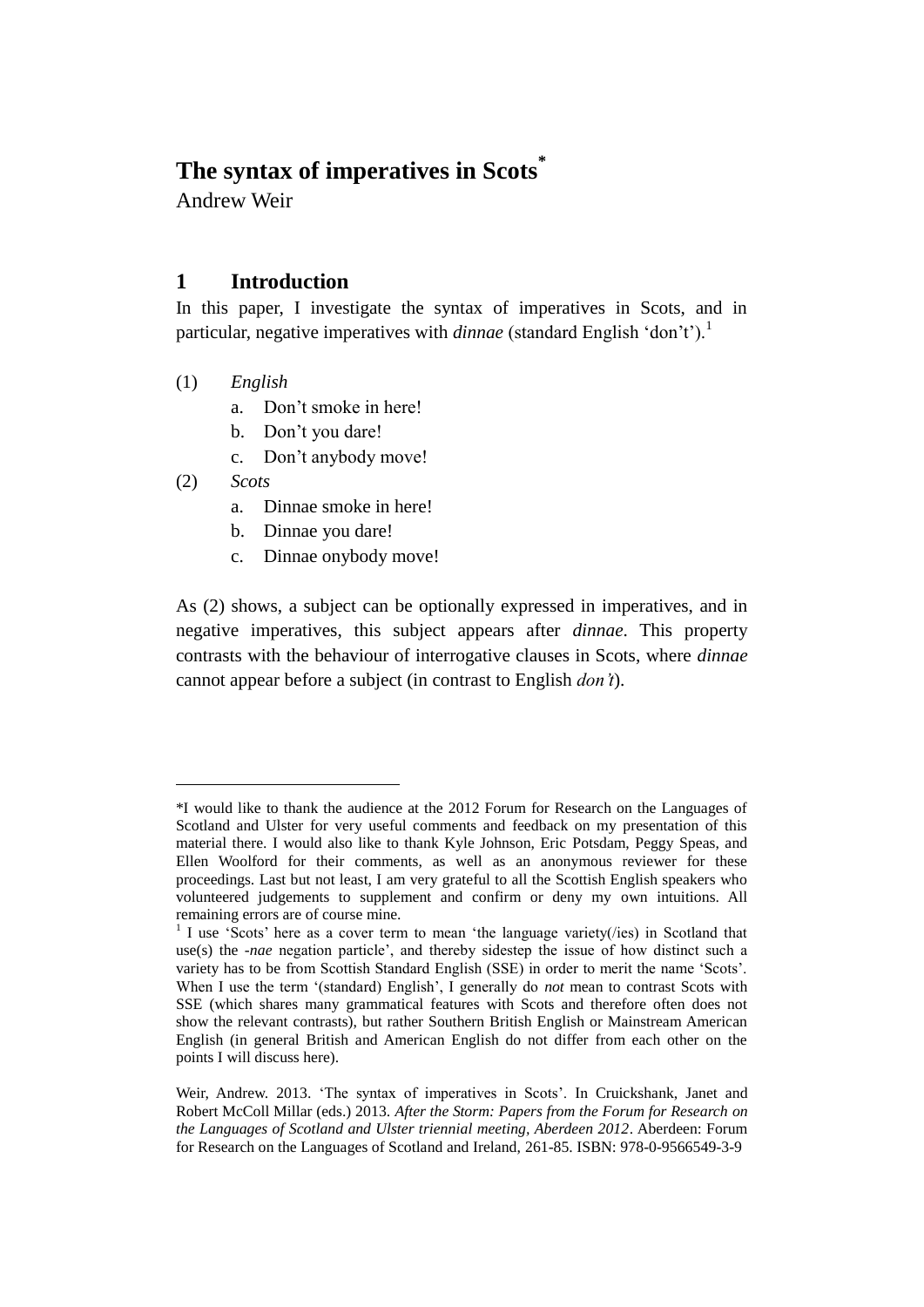- (3) *English*
	- a. Don't you smoke?
	- b. Do you not smoke?
- (4) *Scots*
	- a. \*Dinnae you smoke?
	- b. Dae you no smoke?

I will present an analysis of the syntax of imperatives to account for this asymmetry, and various other syntactic properties of negative imperatives in Scots and English. I will propose that the *dinnae* seen in a declarative statement like *They dinnae smoke* and the *dinnae* seen in imperatives like (2) are not the same. I will argue that declarative *dinnae* is constructed through the cliticisation of a negator *no* onto a verb *dae* (i.e. standard English *do*). Imperative *dinnae*, on the other hand, I will argue to be an unanalysable, lexically integral, single word, not constructed as *dae+no*. I will argue that this category of imperative lexical head, which I identify with the Jussive head proposed by Zanuttini (2008), has at least one other instantiation in Scots: the exhortative morpheme *gonnae*, exemplified in (5).

- (5) a. Gonnae you shut up?
	- b. Gonnae no dae that?
	- c. Gonnae somebody answer the phone?

This paper works in the generativist syntactic framework, and adopts syntactic assumptions common to that framework (concretely, the representations of the Government and Binding theory of Chomsky (1981), and later, the Minimalist Program of Chomsky (1995)). Some of the theoretical discussion will be specific to this generativist approach; I believe, however, that the empirical observations made in the paper are not theory-specific, and will need to be accounted for in any theory of grammar.

I will firstly summarise proposals made in the generativist syntactic literature to analyse (negative) imperatives in English (section [0\)](#page-2-0). In section [0](#page-7-0) I present data from Scots and argue that these data suggest that the analyses discussed in section [0](#page-2-0) cannot be taken over to Scots. In section [0](#page-14-0) I propose an argument, based on the analyses of Zhang (1991) and Henry (1995) for English *don't*, that Scots imperative *dinnae* is a lexical unanalysable word. Section [0](#page-18-0) discusses some broader implications for the syntax of imperatives in both Scots and English. Section [0](#page-22-0) concludes.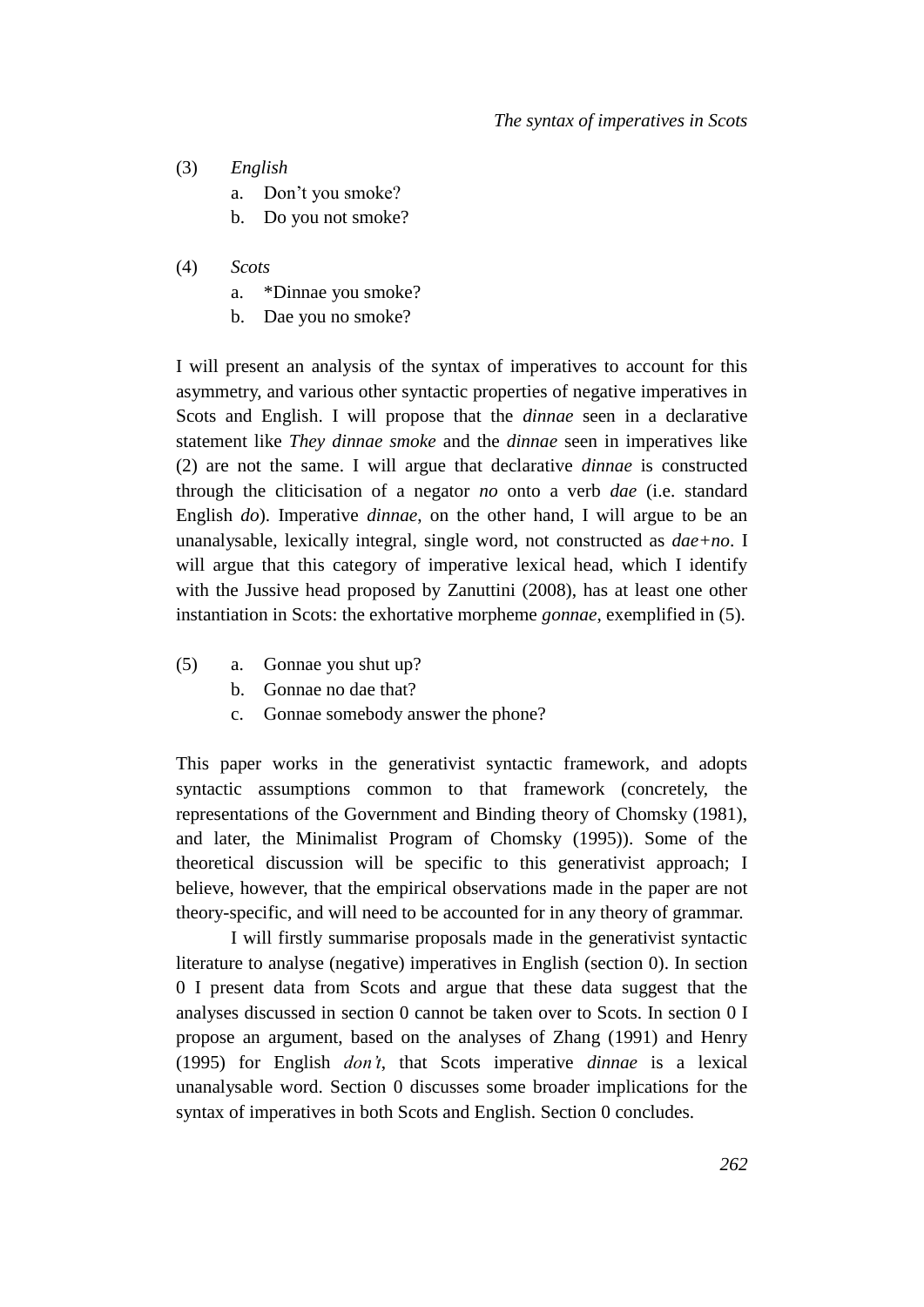## <span id="page-2-0"></span>**2 Theoretical background**

There exist in the generativist literature various views of the phrase structure of imperative sentences in English, and in particular of the phrase structure of negative imperatives such as (7).

- (6) a. Leave now!
	- b. You be careful!
	- c. Somebody answer the phone!
- (7) a. Don't smoke in here!
	- b. Don't you touch that!
	- c. Don't anybody move!

Negative imperatives in English require the insertion of *don't*, and if the subject of the imperative is expressed, the *don't* generally appears before the subject. It is this property that motivates my analysis of Scots imperatives. In the literature, various explanations of the insertion of *don't* and the position of *don't* relative to the subject have been proposed. I will summarise two 'families' of analyses, which I will call the *moved negation* analysis (Beukema and Coopmans 1989; Potsdam 2007) and the *basegenerated negation* analysis (Zanuttini 1996, Rupp 2007). I will discuss the main features of both of these analyses in turn.

## **2.1 The moved negation analysis**

One explanation for the relative positioning of the subject and *don't* in examples like (7b, c) is that either *don't* or *not* has moved to a position to the left of the subject. Such an operation would be a parallel to the process of subject-auxiliary inversion (SAI) in question formation in English, which also inverts the auxiliary verb-n't complex and the subject, as shown in (8). I follow the generative literature in assuming that this is movement from the INFL position to the COMP position (I-to-C movement). I also assume that the subject starts within the verb phrase and raises to the Spec(ifier) of IP (the VP-Internal Subject Hypothesis, Koopman and Sportiche 1991 among many others).

- (8) a. Doesn't he smoke?
	- b.  $\left[$ <sub>CP</sub> $\left[$ <sub>C</sub> Doesn't $\right]$ <sub>i</sub> $\left[$ <sub>IP</sub> he<sub>i</sub> $\left[$ <sub>I</sub> $\right]$  t<sub>i</sub> $\left[$ <sub>VP</sub> $\right]$ <sub>i</sub> smoke]]]
	- c. Hasn't he left?
	- d.  $\left[$ <sub>CP</sub> $\left[$ <sub>C</sub> Hasn't $\right]$ <sub>i</sub> $\left[$ <sub>IP</sub> he<sub>i</sub> $\left[$ <sub>I</sub> $\right]$ <sub>I</sub> $\left[$ <sub>VP</sub> $\left[$ <sub>i</sub> $\right]$  left]]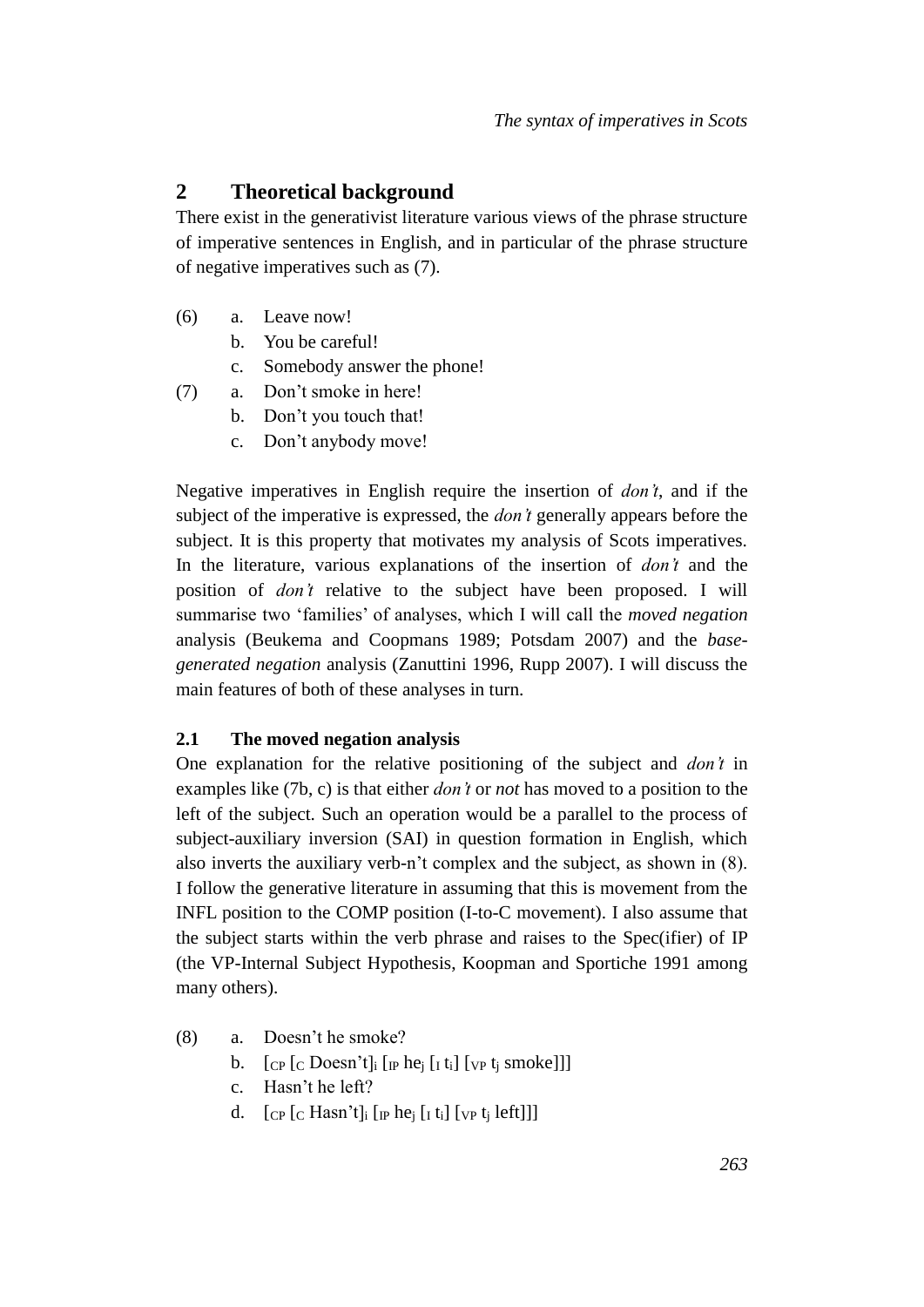Potsdam (2007) argues that I-to-C movement is precisely the operation that is at work in imperatives.  $Do(n^t)$  is generated in INFL; the subject (if expressed) moves from the VP to the Spec of IP; and there is then a process of I-to-C movement<sup>2</sup>, shown in (9).

(9) a. Don't you smoke!



b.

 $\overline{a}$ 

(expression of the subject is optional; VP-internal base position of the subject suppressed)

On this view of negative imperatives, the reason for the position of *don't* before the subject is because *don't* has moved to C, above the subject. On Potsdam's view, *do*-support proceeds exactly as it does in interrogative or negative contexts in English, with *do* being placed in INFL before moving to C.

An alternative analysis, which also involves movement of the negator to a position above the subject, is proposed by Beukema and Coopmans (1989). On this analysis, *do* is not inserted into INFL in negative imperatives to provide a host for *-n't*. Rather, *-n't* is generated in INFL and moves to C. *Do* is inserted in C to provide a host for *-n't* (and in order to license Case on the subject; I leave aside the details of Beukema and Coopmans' theory of Case licensing in imperatives here and refer the reader to their paper for details).<sup>3</sup>

2 In Potsdam's analysis, this movement is optional, in order to account for the grammaticality of both *Don't everybody talk at once* and *Everybody don't talk at once*.

<sup>3</sup> Both Henry (1995) and Rupp (2007) suggest that Beukema and Coopmans' analysis involves the direct insertion of *don't* into C. This is true insofar as Beukema and Coopmans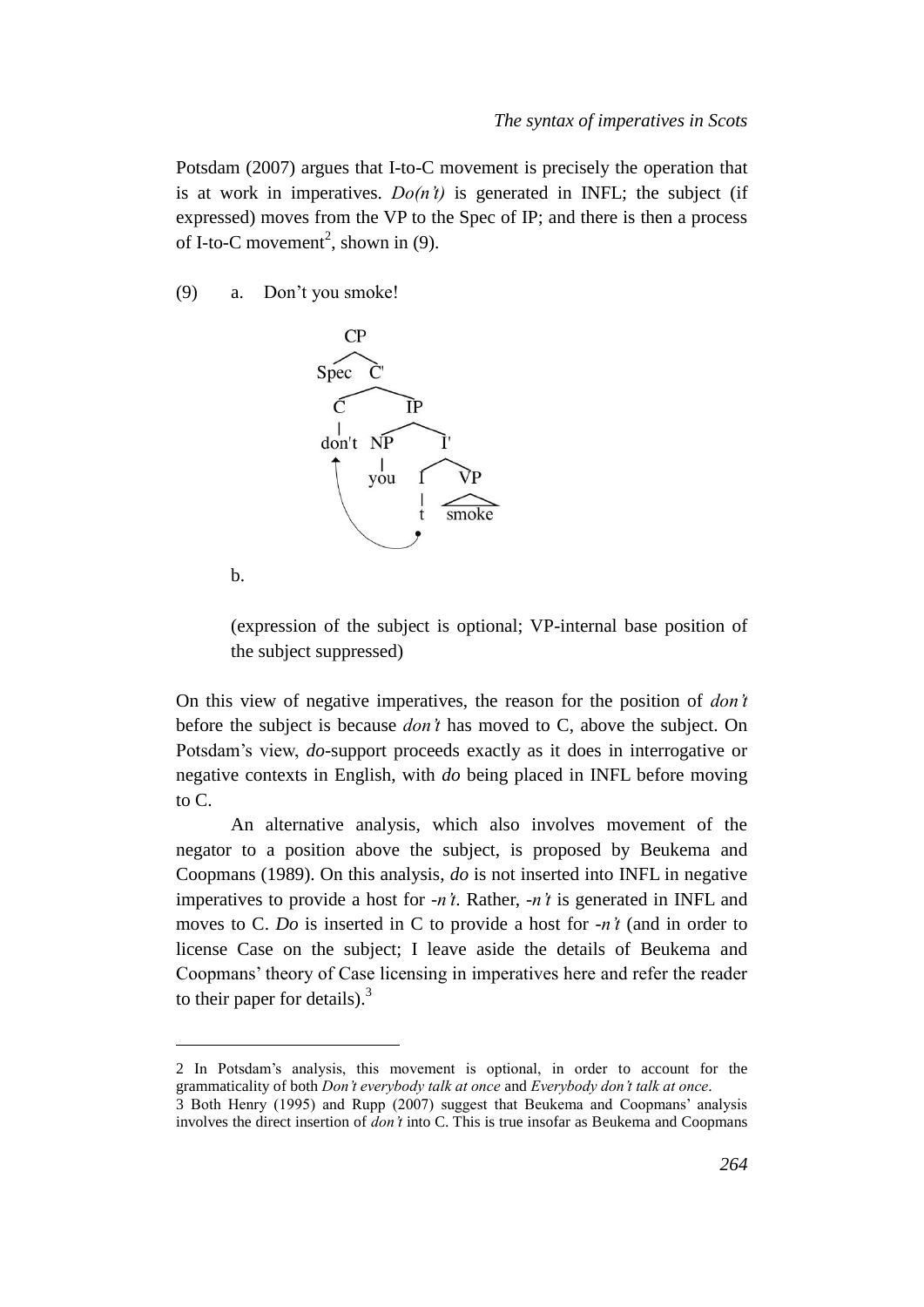

(10)

 $\overline{a}$ 

Beukema and Coopmans propose a stipulation that 'if *not* can be raised (e.g. for purposes of affixation), then it should be moved obligatorily' (p. 432). As we will see, this stipulation, and its applicability to Scots, will be crucial when we consider the Scots data motivating a reanalysis of imperatives. Having presented two analyses where negation moves above the subject, I now turn to analyses where negation is generated above the subject.

#### **2.2 The base-generated negation analysis**

We have seen that one possible account of the relative position of *don't* and the subject in negative imperatives is to move the negation to a position above the subject. Another possible analysis is to generate negation in a position above the surface position of the subject. One analysis of this sort is that proposed by Zanuttini (1996). Zanuttini argues that  $C$  is the bearer of Tense in imperatives, and that imperative sentences have no independent INFL node bearing Tense. In this analysis, negation is merged above the level of C. This negation requires *do*-support, provided by merger of *do* into the Tense-bearing head C. The negator -n't then moves to adjoin to *do*, creating *don't*.

argue that *do* is not generated below C and moved there; *do* is indeed inserted directly into C. However, in Beukema and Coopmans' analysis, negation is generated in INFL and moved to C. If *don't* (as a complex) were directly inserted into C, Beukema and Coopmans' analysis would be much closer to that proposed in the present paper, but this is not my reading of Beukema and Coopmans.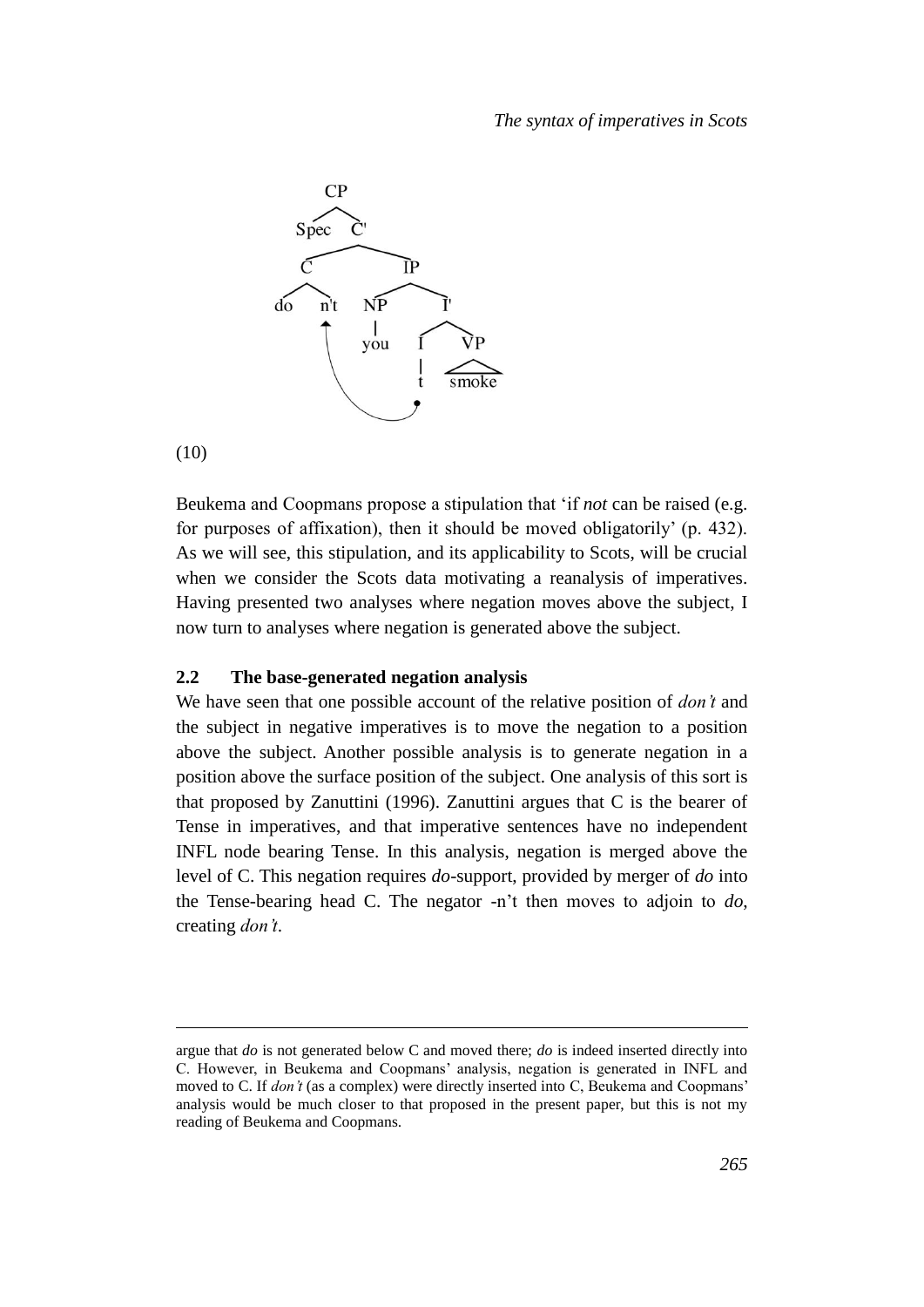

NegP

In this analysis, the surface position of the subject is below the position in which negation is generated. An analysis which also involves the generation of negation above the subject, but which accounts for cases like *You don't do that!*, is presented in Rupp (2007), who argues that there is indeed an INFL node in imperatives. Negation is generated, and *do*-support is provided, in exactly the same way as in negative declarative or interrogative sentences. What distinguishes imperatives is the variable position of subjects. Subjects can either move to the Spec of INFL (above negation), or to the Spec of a functional projection (here notated as FP) below  $INFL<sup>4</sup>$ , providing the alternation in the order of *don't* and the subject.

 $\overline{a}$ 

<sup>4</sup> Rupp concretely suggests Aspect Phrase, but the particular label is not relevant for current purposes.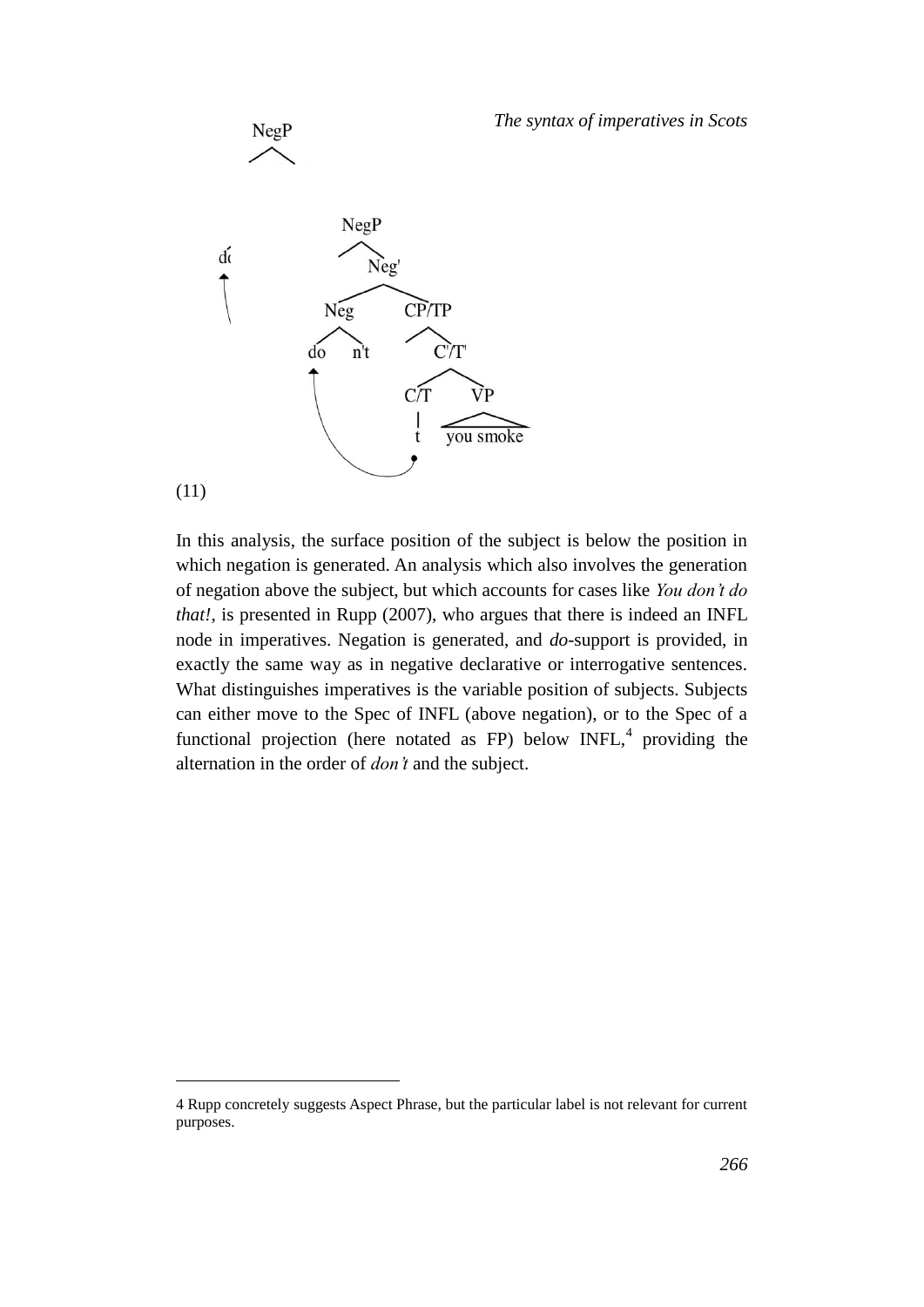



(12)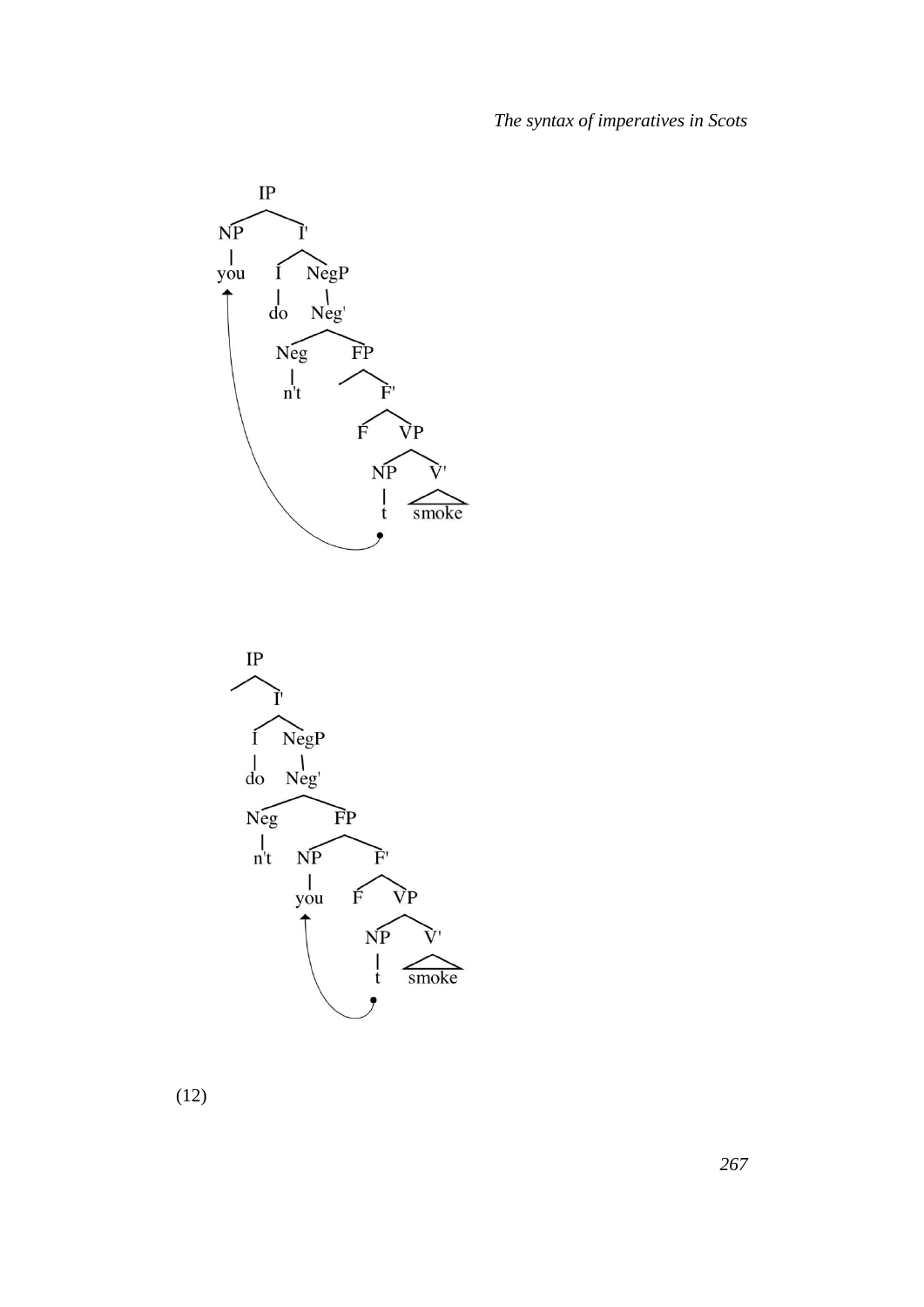While the analyses in  $(12)$  differ in their specifics, they share the property of generating negation above the subject; when the subject appears below negation (in imperatives like *Don't you smoke!*), this is because negation was generated above it, rather than because the negation has raised past the subject.

Each of the styles of analysis I have presented – the moved negation analyses and the base-generated negation analyses – have different ways of accounting for the negative imperative data. All of them, however, share in common the property that *don't* is generated via *do*-support, in the same way in which it is generated in declaratives and interrogatives. I will now turn to how Scots data weighs against each of the analyses proposed, and rather provides support for an analysis like that of Zhang (1991) and Henry (1995), in which imperative *don't* is a lexical word, distinct from the *don't* seen in declaratives and interrogatives.

## <span id="page-7-0"></span>**3 Scots data and the syntax of imperatives**

#### **3.1 Negation in Scots**

 $\overline{a}$ 

In this section I set out some key data concerning the behaviour of negation in Scots. Auxiliary verbs in the INFL position<sup>5</sup> in Scots are negated by the addition of the particle *-na(e)*, as shown in (13). *Do*-support functions as in English (13c).

|  | (13) a. He has smoked. $\rightarrow$ |               | He hasnae smoked. |
|--|--------------------------------------|---------------|-------------------|
|  | b. He will smoke. $\rightarrow$      |               | He willnae smoke. |
|  | c. He smokes.                        | $\rightarrow$ | He doesnae smoke. |

Another form of negation is the standalone particle *no*. Auxiliary verbs which can cliticise to the subject show a tendency to do so, and in this case, the negator is expressed as *no*:

| (14) | a. He's smoked. | $\rightarrow$ | He's no smoked. |
|------|-----------------|---------------|-----------------|
|      | b. He'll smoke. | $\rightarrow$ | He'll no smoke. |

This is also the form used for constituent negation:

<sup>5</sup> That is, the 'first' auxiliary, the one which appears immediately after the subject in declaratives and which would undergo subject-auxiliary inversion in interrogatives.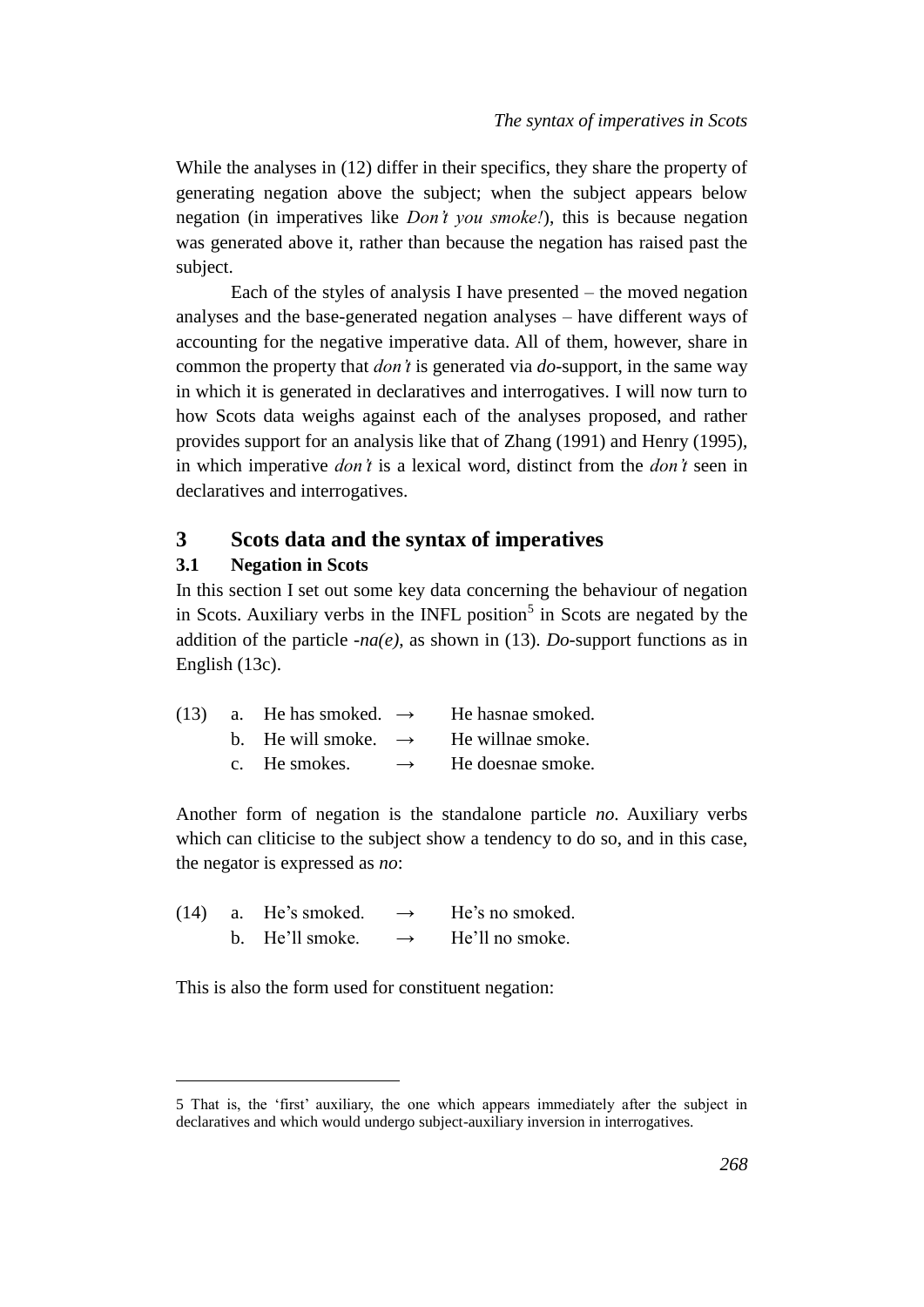|  | $(15)$ a. He can just no go. | (i.e. he is allowed to not go) |
|--|------------------------------|--------------------------------|
|  |                              |                                |

- b. He's aye (=always) been no very good at the piano. (\*He's aye been nae…)
- c. He'll have no done it. (\*He'll havenae done it.)

Constituent negation is always expressed with *no*, as (15b, c) show, but sentential negation has constraints on its realisation. If the verb has not cliticised to the subject, then the *no* form of the negator is only licit if it receives contrastive stress (Brown and Millar 1980). Otherwise, the aux-*nae* form must be used. This contrasts with the behaviour of standard English *n't*/*not*; *not* is always permitted in standard English, even if it does not receive contrastive stress.

- (16) *Scots*
	- a. He isnae smokin.
	- b. He's no smokin.
	- c. \*He is no smokin.
	- d. (He's smokin.) He is NO smokin!
- (17) *English*

 $\overline{a}$ 

- a. He isn't smoking.
- b. He's not smoking.
- c. He is not smoking.
- d. (He's smoking.) He is NOT smoking!

Another property which distinguishes Scots *-nae*/*no* from standard English  *n't/not* is the behaviour of negation in interrogatives. Scots has subjectauxiliary inversion just as standard English does. However, in negative interrogatives, negation must be 'stranded' as the *no* form. The aux-*nae*  complex cannot invert with the subject; rather, the auxiliary alone inverts.<sup>6</sup> See Weir (2007) for an argument that this follows from a classification of Scots *-nae* as a clitic which attaches to a tensed INFL node, while English  *n't* is an affix (Zwicky and Pullum 1983).

<sup>6</sup> This is true in every form of Scots known to the author, and in the Edinburgh Scots investigated by Brown and Millar (1980). Brown and Millar add, however, that 'such inverted interrogative forms with *-nae* [like *Isnae he smoking? –* AW] … can still be found in some rural dialects of Scots' (p. 113) I do not discuss these dialects here; they appear on the face of it to have the same grammar for negation as English.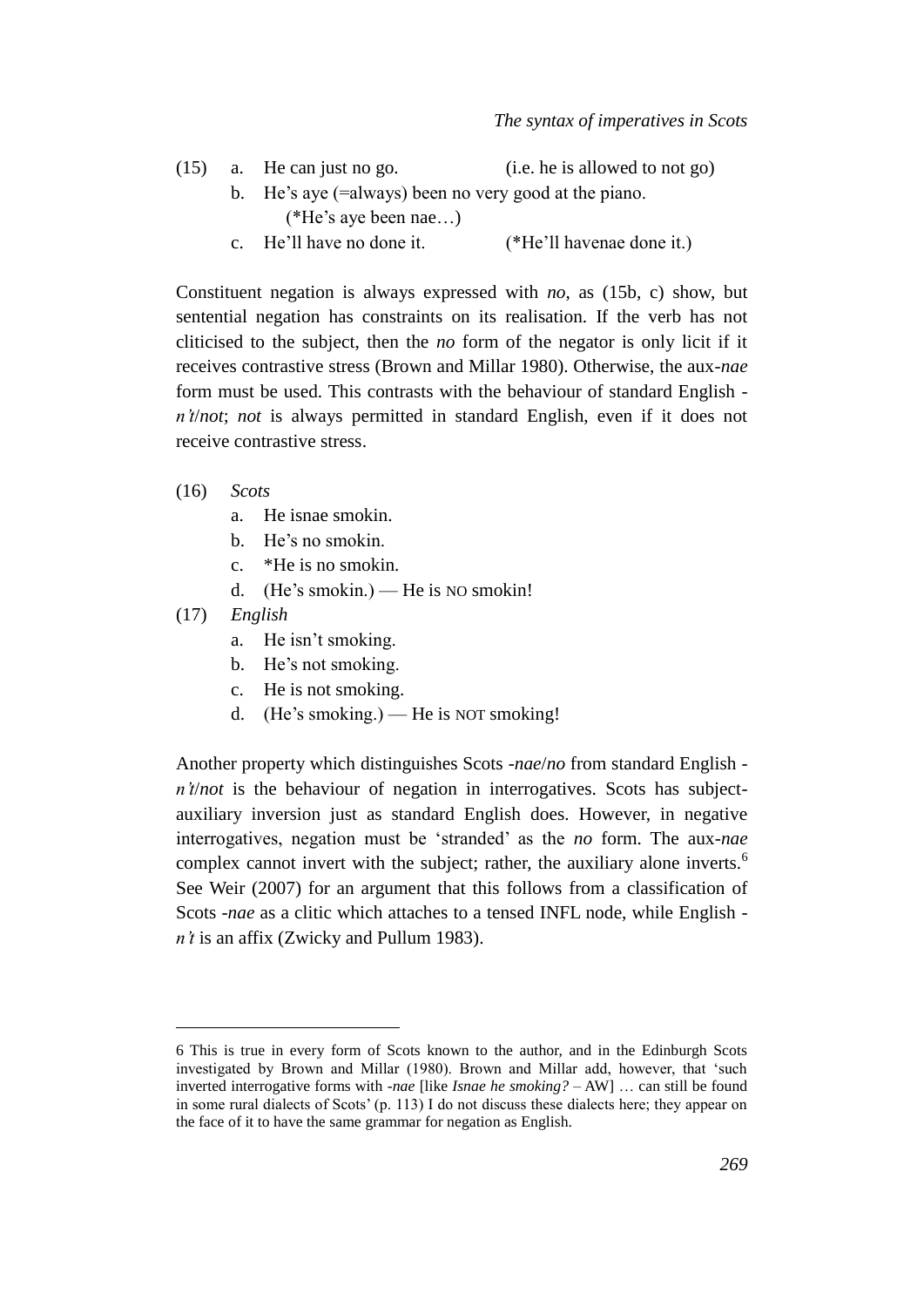| (18) | a. He isn't smoking. He doesn't smoke. $\rightarrow$ |  |
|------|------------------------------------------------------|--|
|      | Is he not smoking? Does he not smoke?                |  |
|      | or $\rightarrow$ Isn't he smoking? Doesn't he smoke? |  |
|      | b. He isnae smokin. He doesnae smoke. $\rightarrow$  |  |
|      | Is he no smokin? Does he no smoke?                   |  |

*but not* \*Isnae he smokin? \*Doesnae he smoke?

However, there is one context in which an (apparent) aux-*nae* complex can appear in a pre-subject position: negative imperatives, as shown in (19). In fact, *dinnae* is the *only* possible form; neither separate *dae no* (even if *no* receives contrastive stress), nor a form in which negation appears in a postsubject position, are grammatical.

- (19) a. Dinnae you smoke in here!
	- b. Dinnae onybody move!
	- c. Dinnae youse be stupid!
- (20) a. \*Dae no you smoke in here!
	- b. \*Dae no onybody move!
	- c. \*Dae no smoke in here!
	- d. ?\*Dae NO smoke in here!
- (21) a. \*Dae you no smoke in here!
	- b. \*Dae somebody/onybody no move!

Investigation of these data will provide our jumping-off point for critiquing the analyses discussed in section [0.](#page-2-0) I will argue that none of these analyses can correctly account for the Scots data.

#### **3.2 Moved negation analyses are untenable for Scots negative imperatives**

Consider first Potsdam's (2007) analysis, in which the pre-subject position of negation in imperatives is due to exactly the same subject-auxiliary inversion mechanism as is responsible for the formation of interrogatives. That is, *do* (*dae* in Scots) is generated in INFL, and the *do*+negation complex raises to C, just as in interrogatives. This is clearly untenable for the Scots case, as we have seen that negative imperatives and negative interrogatives pattern quite differently; in the case of imperatives, *dinnae* can appear in pre-subject position, while in interrogatives it must not. *Dinnae* does not appear to undergo I-to-C raising in the question case. It therefore cannot be the case that precisely the same mechanisms are at work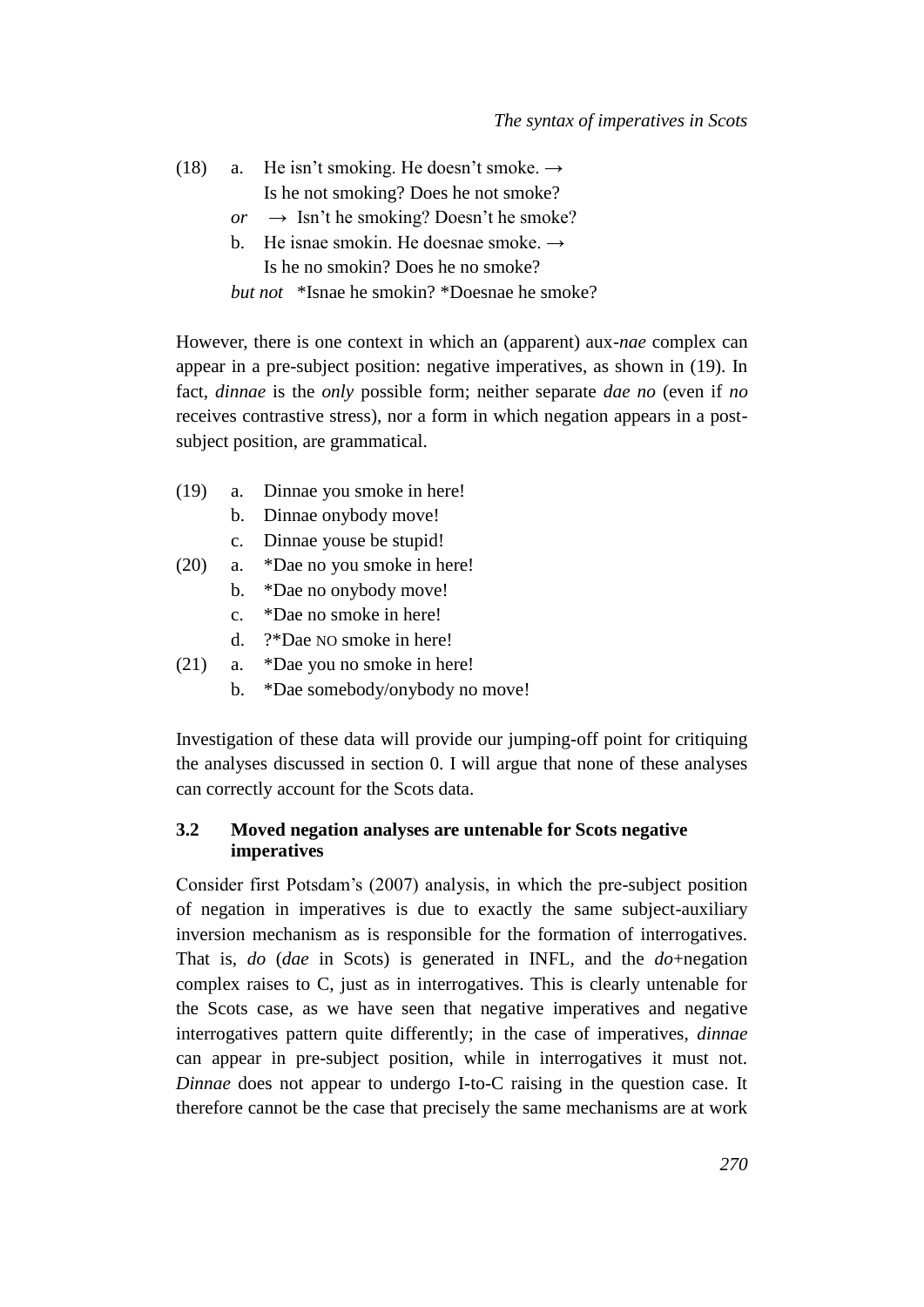to create negative imperatives as to create negative interrogatives. Evidence from Scots therefore bears against Potsdam's analysis; see Zhang (1991) for arguments from English data that Potsdam's analysis is incorrect for English too.

While mechanisms involving subject-auxiliary inversion (i.e. I-to-C movement of an aux-*nae* complex) may not be tenable, we should also consider the analysis of Beukema and Coopmans (1989), who argue that negation (but not *do*) begins in INFL and moves to C, and in this position a *do* is inserted. This is *prima facie* more tenable for Scots than Potsdam's analysis, insofar as it does not claim that an auxiliary+neg complex raises to C. However, the assumption that even negation on its own raises to C is problematic for Scots. Recall that Beukema and Coopmans proposed a stipulation that 'if *not* can be raised (e.g. for purposes of affixation), then it should be moved obligatorily'. This captures the fact that we see, e.g., *Don't you move!* but not \**Do you not move!* or \**You not move!*; *not* is forced to move to C, and *not*'s properties force *do*-insertion in C to provide a host for it.

This stipulation, however, is problematic if imported into Scots, again because of the behaviour of negative interrogatives. Clearly in a sentence like *Does he no smoke?*, there is no apparent pressure for negation to raise into C; in fact, raising the negation into C in an interrogative would be ungrammatical, generating \**Doesnae he smoke?.* Negation does not, in the general case, seem to raise to C in Scots. This casts doubt on whether Beukema and Coopmans' stipulation can be active in Scots; yet without it, we cannot force negation to raise in imperatives, to generate *Dinnae you move!* instead of *\*Dae you no move!* or *\*You no move!.* It seems that the analysis of Beukema and Coopmans, where negation raises from INFL to C, cannot be taken over to Scots.

I therefore reject analyses in which negation moves to a pre-subject position in Scots imperatives, as there is no general tendency for negation to move in other domains in Scots. I turn now to approaches in which negation in imperatives is generated above the subject.

#### <span id="page-10-0"></span>**3.3 Base-generated negation analyses are not tenable for Scots**

The analyses of Zanuttini (1996) and Rupp (2007) differ in the precise syntactic base position of the subject and of negation in imperatives, but they agree on the relative positioning of these elements; in both cases, negation is generated above the subject, and prompts *do*-support to generate sentences such as *Don't you do that!*. While the analyses differ in detail,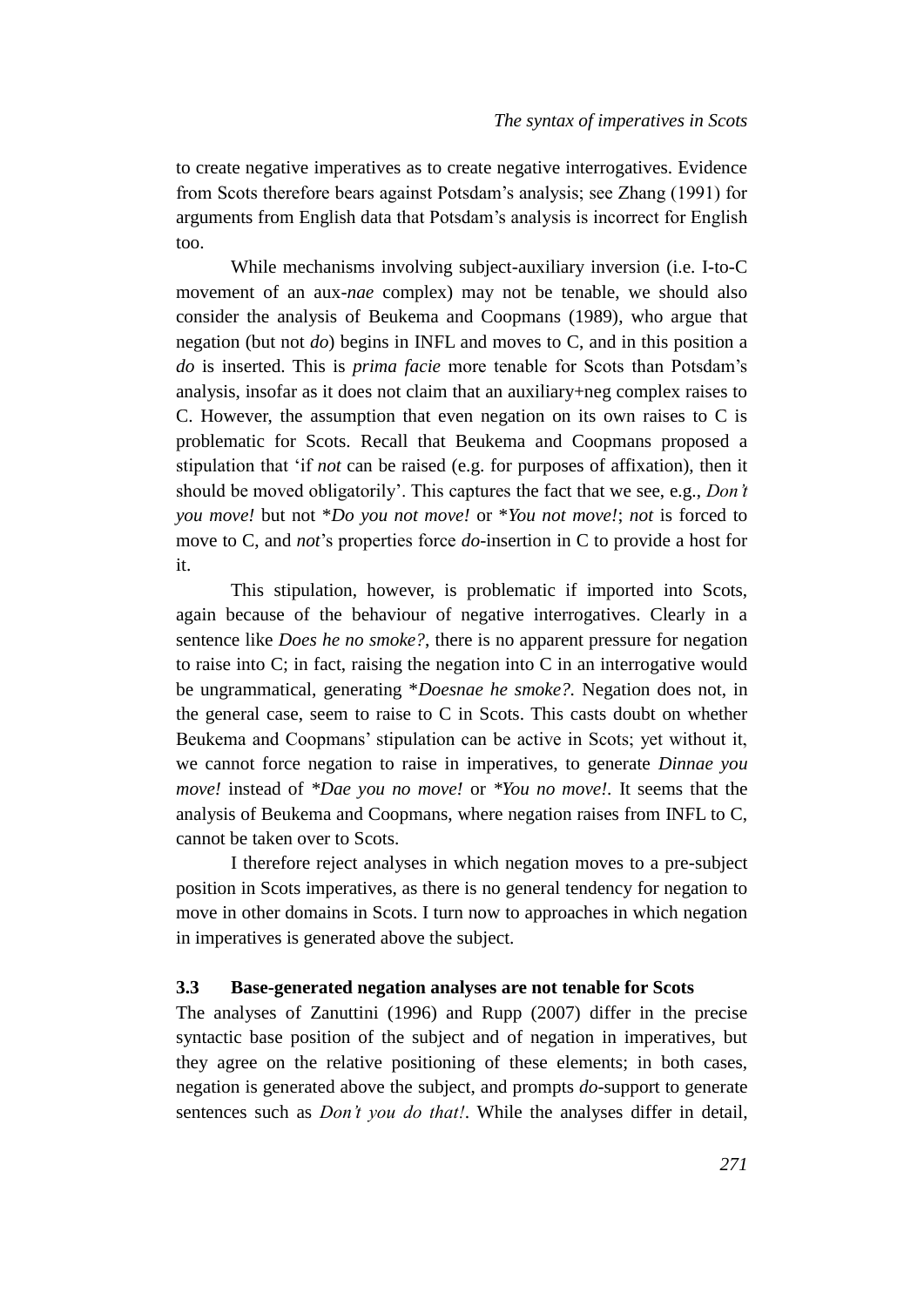both rely on the assumption that the process of *do*-support is essentially the same in imperatives as in declaratives and interrogatives; that is, the presence of negation requires the insertion of a *do* in imperatives just as in declaratives and interrogatives, and the complex *don't* thus created has the same behaviour in imperatives as it does in declaratives and interrogatives. We will see that this assumption of uniformity of behaviour is not in fact borne out by the data, drawing on both Scots and English to show this.

Firstly, recall that the negator *no* in Scots declarative sentences cannot generally escape cliticisation to the auxiliary verb (unless the auxiliary itself has cliticised to the subject), but can appear in non-cliticised form if it receives contrastive stress.

- (22) a. They dinnae tak sugar in their tea.
	- b. \*They dae no tak sugar in their tea.
	- c. (They tak sugar in their tea.)
		- They dae NO tak sugar in their tea!

Recall, also, that this characteristic of auxiliary verb  $+$  *no* complexes does not appear in imperatives in Scots. Even in contexts where contrastive stress would be appropriate, *no* cannot appear separately from *do* in imperatives, as (23) shows.

- (23) a. Dinnae put sugar in my tea!
	- b. \*Dae no put sugar in my tea!
	- c. (Put sugar in his tea!)
		- \*No, dae NO put sugar in my tea!
		- No, DINNAE put sugar in my tea!

This difference is one area in which imperative *dinnae* appears to behave differently from the *dinnae* which appears in declaratives as a result of *do*support. This suggests that these two *dinnae*s are not generated in the same way, and that the imperative *dinnae* may not be constructed through a process of *do*-support in the way that declarative *dinnae* is.

This argument may not be conclusive, as there are other environments in Scots which do not allow stressed *no*, in contrast to English.

(24) a. If he pays up, fine. If he DOESN'T/does NOT, we'll have to speak to him.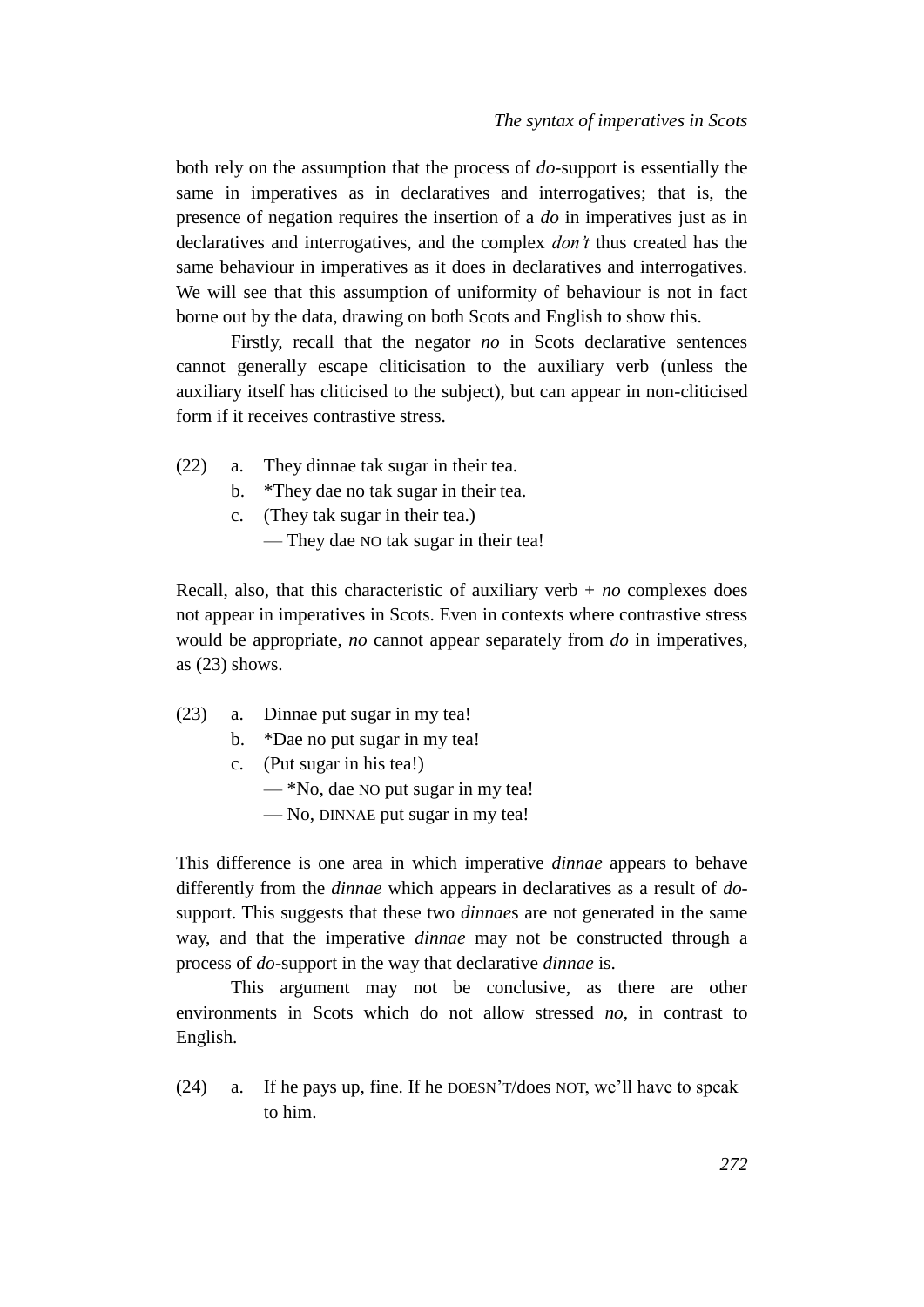- b. If he peys up, fine. If he DOESNAE/\*does NO, we'll have tae speak tae him.
- (25) [I have just come off a fairly ferocious roller-coaster, and declare:]
	- a. I do NOT want to do that again.
	- b. ?\*I dae NO want tae dae that again.

This distribution suggests that stressed *no* in Scots is an instance of a *polarity head* (Laka (1990)'s Σ), such as English *so* in an utterance like *He did so!*. Notice that, in the contexts above where stressed *no* is not licensed in Scots, *so* is also not licensed in a Standard English sentence:

- (26) a. \*If he does so pay up, then all well and good.
	- b. [coming off the roller-coaster:]  $*$ I do so want to do that again.<sup>7</sup>

It may be the case that imperatives are one environment in which a polarity head is not licensed. If this were the case, then the lack of stressed *no* in Scots imperatives would be expected on independent grounds. There are, however, other arguments which suggest that *do*-support is not required in imperatives, and which therefore weigh against an analysis in which imperative *dinnae* and declarative *dinnae* are generated in the same way. One such argument is proposed by Henry (1995), who points out that certain declaratives containing initial negative phrases prompt subject-auxiliary inversion (so-called *negative inversion*); in such cases, *do* is inserted if there is no auxiliary to undergo movement (in the same way as *do* is inserted in interrogatives with no auxiliary).

(27) a. Under no circumstances do they go away. (OK as declarative)

 $\overline{a}$ 

b. On no account should anybody move. (OK as declarative)

This subject-auxiliary inversion, and *do*-support in the absence of an auxiliary, is obligatory with these negative elements in declarative contexts (Rizzi 1996):

<sup>7</sup> This is marginally grammatical on an irrelevant reading where *so* is a degree modifier meaning 'to a large extent'. It is of course also grammatical if responding to an utterance with opposite polarity (*You don't want to do that again*).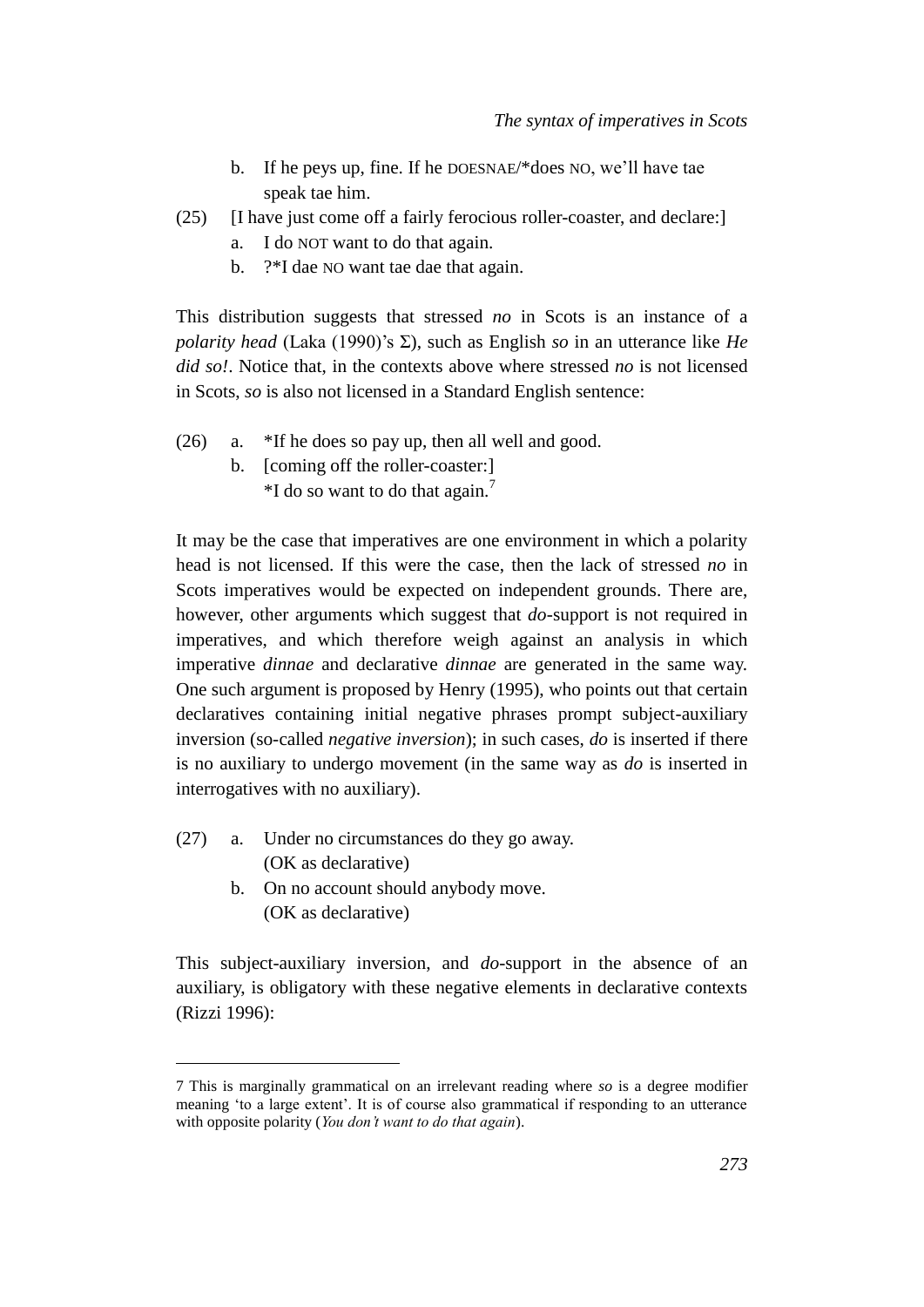- (28) a. \*Under no circumstances they go away.
	- b. \*On no account anybody should move.

However, Henry points out that in imperatives, this *do*-support does not occur, and is in fact ungrammatical.

- (29) a. Under no circumstances go away.
	- b. On no account anybody move.
- (30) a. \*Under no circumstances do go away.
	- b. \*On no account do anybody move.

This asymmetry between declaratives and imperatives suggests that whatever pressure is at work to perform *do*-insertion in cases like (27a) is not at work in the imperative cases. We might therefore suppose that *do*support in general is not a requirement in negative imperatives in general, and that the previous analyses examined in this section are wrong in this respect; that is, the *don't* (and *dinnae*) seen in imperatives is not constructed via *do*-support, but rather by some other means.

Further support for the dissociation of declarative *don't*, created by *do*-support, and imperative *don't*, comes from the fact that *don't* cannot cooccur with preposed negative phrases in declarative contexts; if 'double negation' is to be signalled, then constituent negation is resorted to. However, in imperative contexts, *don't* can co-occur with preposed negative phrases, again suggesting that imperative *don't* is distinct from declarative *don't*.

- (31) a. i. Never do I not meet with any student who wishes to meet me.
	- ii. ??Never don't I meet with any student who wishes to meet me.
	- b. i. Under no circumstances does a criminal like that not go to jail.
		- ii. ??Under no circumstances doesn't a criminal like that go to jail.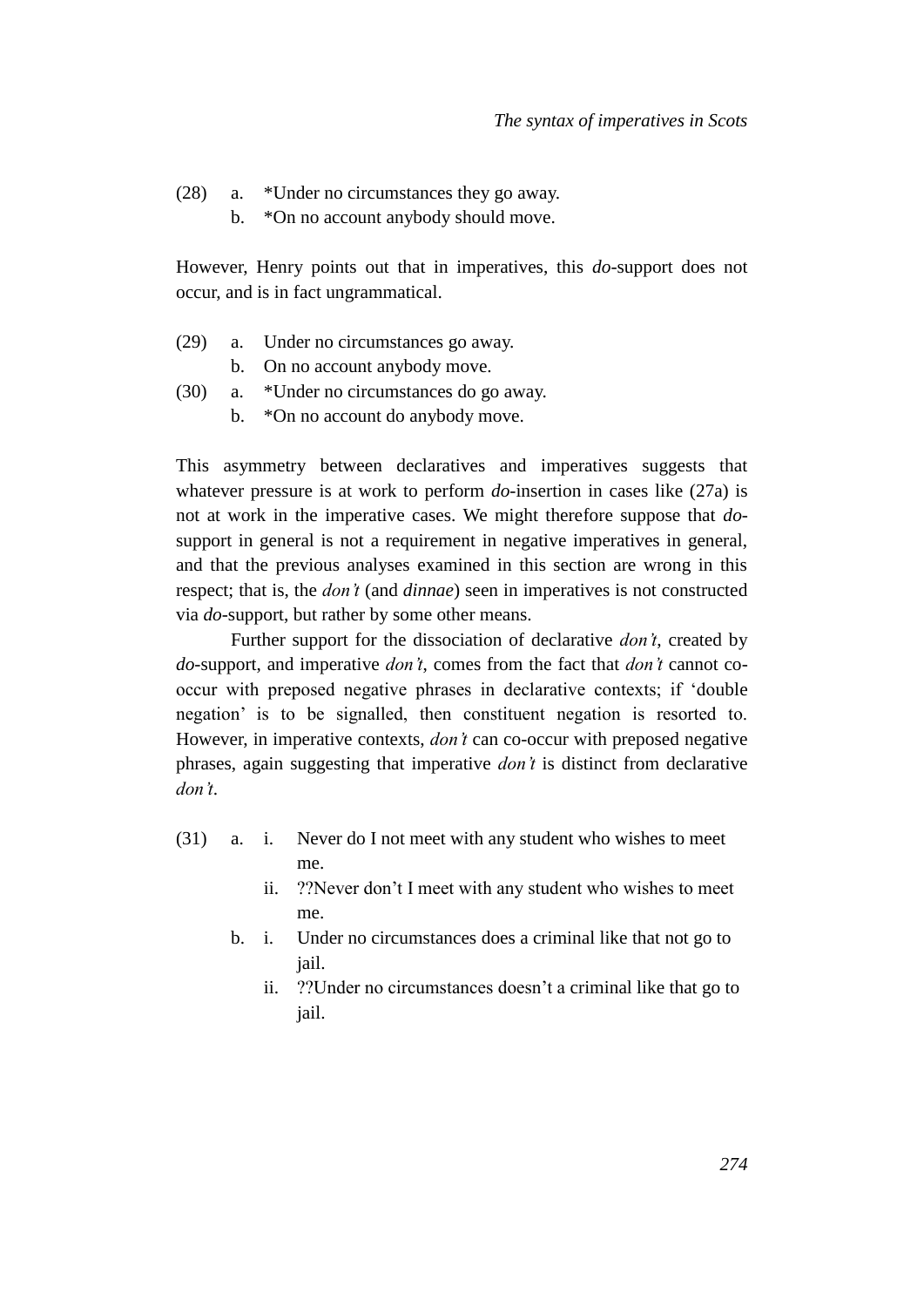- (32) a. Never don't meet with a student. [It'll look bad on your evaluations.]
	- b. [Government bureaucrat leaning on a judge:] Under no circumstances don't (you) imprison him.<sup>8</sup>

#### **3.4 Interim summary**

We have seen evidence that none of the analyses discussed in this section can unproblematically capture the syntax of Scots imperatives, specifically the presence of the negator *dinnae* before the subject. I will now proceed to propose an alternative analysis, in the spirit of Zhang (1991) and Henry (1995), that proposes that *dinnae* is an unanalysable word, not 'constructed' out of *dae+no*, but rather a special item used to impart a negative imperative semantics.

## <span id="page-14-1"></span><span id="page-14-0"></span>**4 Jussive heads in Scots**

#### **4.1** *Dinnae* **as an unanalysed word**

The proposal is this:

l

(33) Imperative *dinnae* is a single word, specified in the lexicon, not constructed by merger of *dae* and *no*.

If this proposal is accurate, then it explains much of the behaviour of *dinnae* that we have seen above. For example, the inability to stress negation in the Scots cases (\**Dae NO dae that*) would be explained. If the imperative *dinnae* is an unanalysable word, then we expect that stressing negation should not have the effect of producing the form *dae NO* in imperatives – correctly, as this form is indeed unattested. We would rather expect simply stressed *DINNAE* – which is, indeed, the form which we see. The hypothesis that imperative *dinnae* is an unanalysable word therefore merits investigation.

Proposals to this effect for English imperative *don't* have been made by Zhang (1991) and Henry (1995). The proposals differ in the category

<sup>8</sup> I include a subject after *don't* in order to indicate that the inclusion of an overt subject is possible in these configurations. The sentence in (32b) is nevertheless marked if the pronoun is included. I suggest that this is due to a register clash: overt expression of *you* is a feature of informal register, while *under no circumstances* is a formal expression. This prompts markedness for (32b) with an overt pronoun, but not ungrammaticality in my judgement.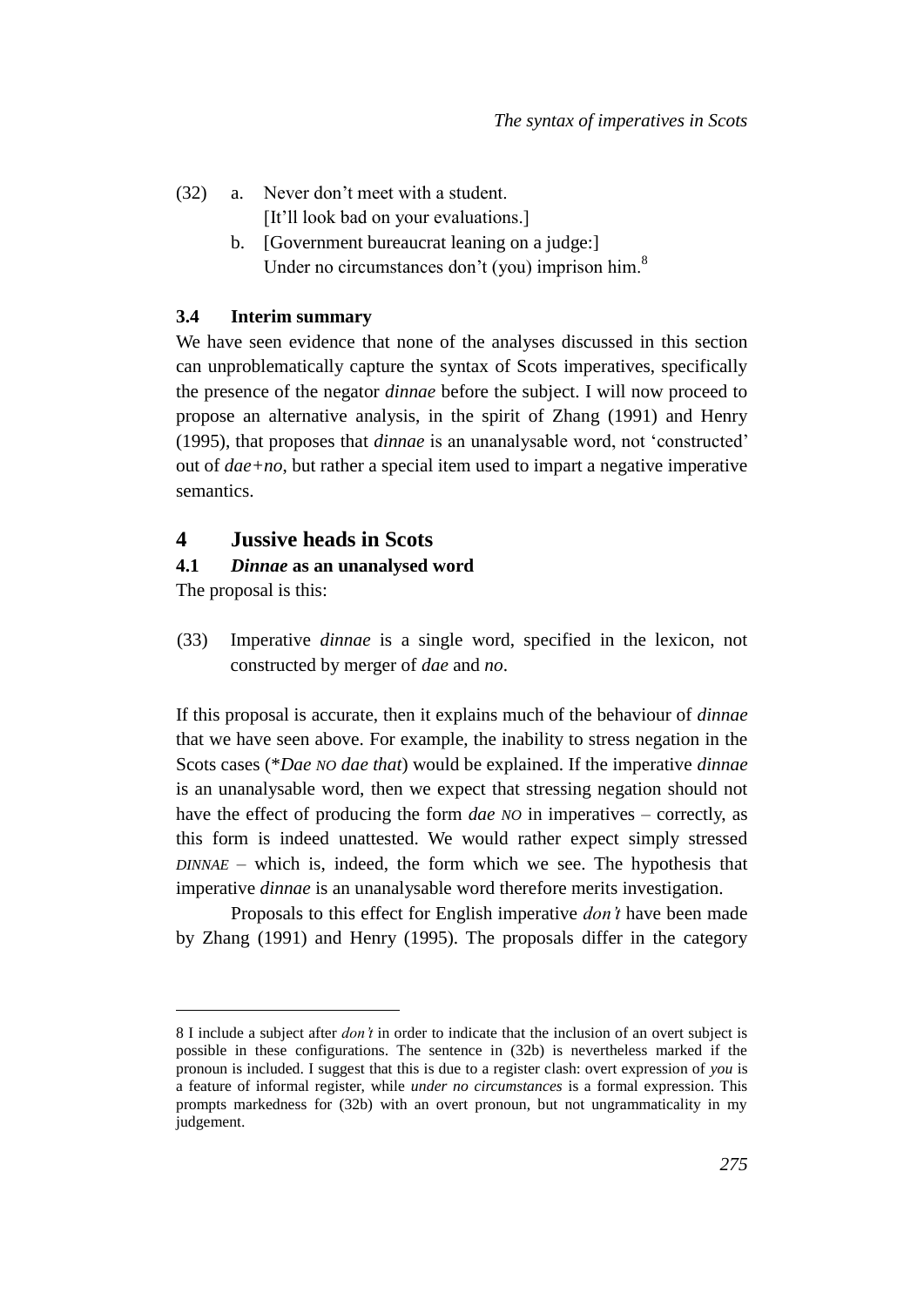assigned to *don't*: Zhang analyses it as an adjunct to IP, as in (34a), while Henry analyses it as the head of a CP, as in (34b).



In Zanuttini (2008), this head does not contain overt, pronounced material in most cases. However, Zanuttini does speculate (fn. 22) that the Jussive head may have overt realisations in some contexts in some languages; specifically, she raises the possibility that English *let's* (as in *Let's do it!*) might be such a head. I propose that *dinnae* is such a case. Given the syntax that Zanuttini proposes for Jussive heads, the following diagnostics emerge:<sup>9</sup>

(36) *Properties of Jussive heads*

 $\overline{a}$ 

- a. Appear before subjects
- b. License the optional non-pronunciation of those subjects
- c. Co-occur with untensed/uninflected verbs
- d. Impart a jussive(/imperative/exhortative) semantics

We see that *let's* has all of these properties: *Let's (me and you) fight*. But *dinnae* also has these properties: *Dinnae (you) smoke in here*. It is therefore a good *prima facie* candidate to be a Jussive head. However, in order to ensure that this categorisation of imperative *dinnae* is not *ad hoc*, we would ideally want to see evidence that there are other instantiations of Jussive heads in Scots – a category with only one member, *dinnae*, might be suspect. *Let's*, as argued by Zanuttini, might be one instantiation of this

<sup>9</sup> Zanuttini does not herself lay out the diagnostics in this form, but they flow from the syntax she proposes for Jussive heads. Space prevents me from going into the details of how here. I list these features simply as diagnostics we can use to determine whether a given lexical item constitutes a Jussive head, and refer the reader to Zanuttini's paper for details.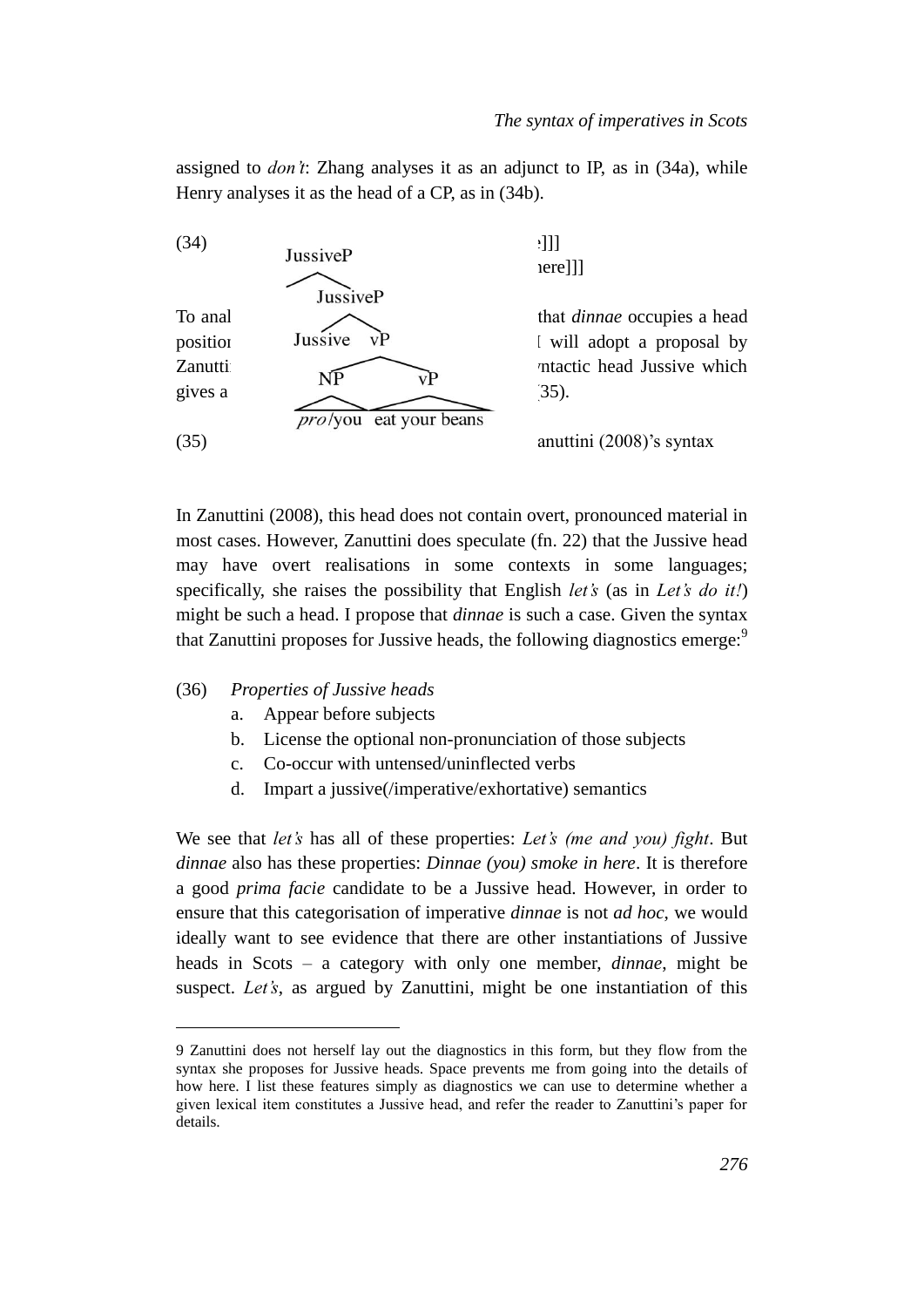category. In the remainder of this section, I will argue that there is another word in Scots, *gonnae*, which exhibits the properties of Jussive heads as described above.

**4.2** *Gonnae* **as a Jussive head (or, the syntax of gonnae no dae that)** The word *gonnae* (also spelt *gaunae, gonny*, and other variants) is defined by the Scottish National Dictionary as 'Used to express a request, "could you please"'. It is exemplified in (37) below.

(37) a. Gonnae shut up?

 $(\approx$  Could you please shut up?)

b. Gonnae nip doon the shops for us?

 $(\approx$  Could you please go to the shops for me?)

c. Gonnae no dae that? $10<sup>10</sup>$ 

 $(\approx$  Could you please not do that?)

d. Gonnae no smoke in here?

 $(\approx$  Could you please not smoke in here?)

It is tempting to analyse *gonnae* here as a contraction of *gaun tae* (=going to), similarly to English *gonna*. Such a contraction exists in Scots, and can be seen in phrases such as *I'm gonnae feed the cat* ('I'm going to/gonna feed the cat'). We could derive the phrases in (37) as shortenings or clippings of *are you gonnae shut up/no dae that/*etc. This contraction of *gaun tae* seems like a good candidate for sentence-initial *gonnae*'s diachronic source. However, I do not believe it can be synchronically analysed as such a shortening. One reason is that the illocutionary force of sentences like those in (37) is distinct from their putative unshortened variants.

- (38) [A stranger approaches you in the street, and says:]
	- a. Gonnae gie us a fag?

 $\overline{a}$ 

b. Are you gonnae gie us a fag?

The intuition is that (38a) is an informal but relatively polite request for a cigarette, while (38b) is rather more threatening; it contains the implication that a cigarette should be forthcoming, or else – just as *are you gonna give* 

<sup>10</sup> This particular phrase was given semi-legendary status in Scotland by the BBC Scotland comedy sketch show *Chewing the Fat*, in which it was a catchphrase; hence the title of this subsection.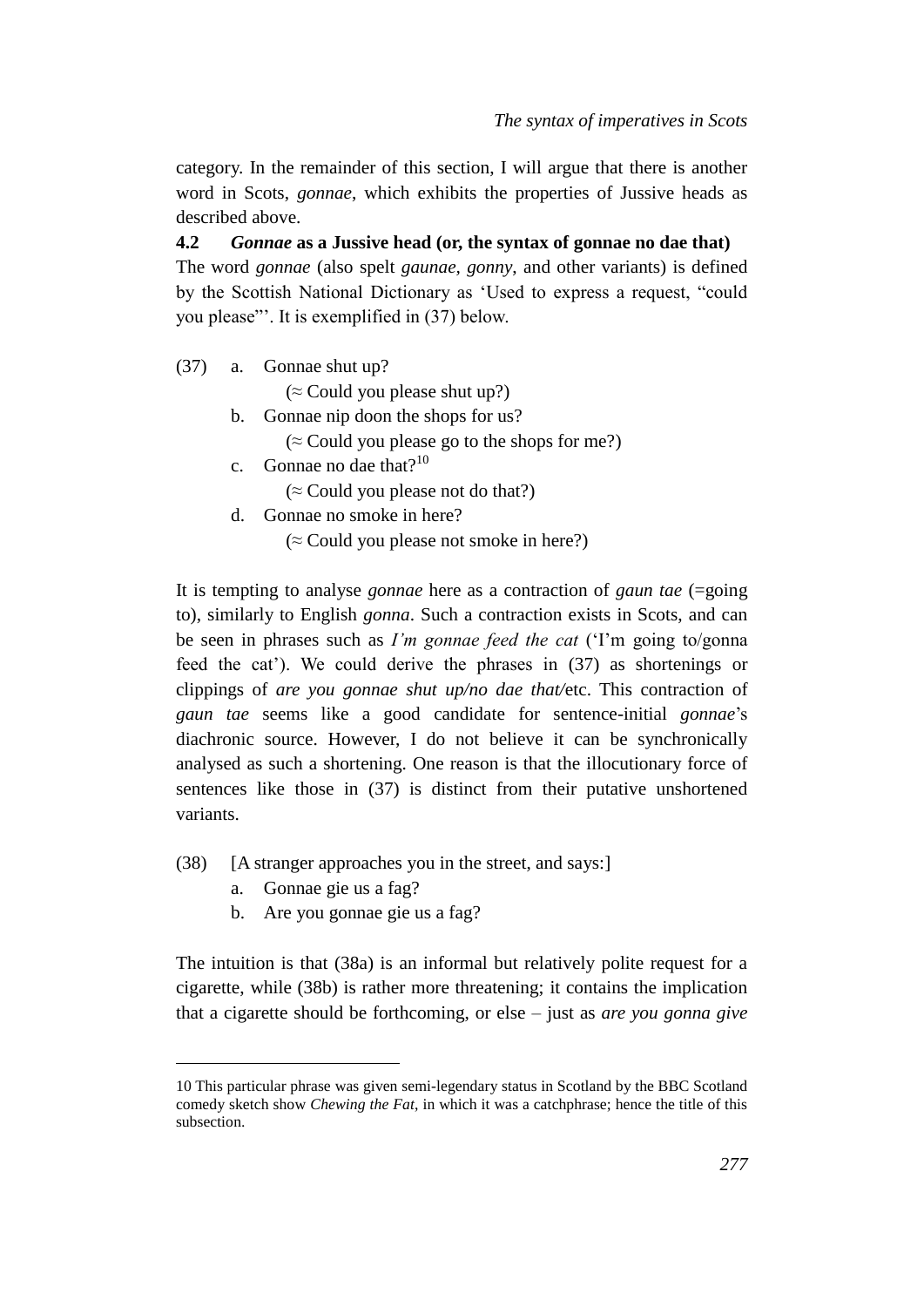*me a cigarette?* does in Standard English in the same context.<sup>11</sup> While I am not sure why this implication of (38b) comes about, the point is that the implication does not arise with in (38a), suggesting that sentence-initial exhortative *gonnae* is unlikely to be derived from a clipping of sentenceinitial *are you*. 12

Another reason to believe that exhortative *gonnae*-sentences are not underlyingly *are you gonnae...* comes from tag questions. The appropriate sentence-final tag for unclipped *are you gonnae* has to be *are you*, reasonably enough. However, this is not a possible tag for the exhortative *gonnae*, which rather takes a tag like *will you* or *could you* – like imperative constructions.<sup>13</sup>

- (39) a. Are you gonnae open the windae, are you/??will you/??could you?
	- b. Gonnae open the windae, will you/could you/\*are you? (*are you* tag only appropriate on the genuine informationseeking question reading)
	- c. Open the window, will you/could you/\*are you?

A further reason to believe that exhortative constructions with *gonnae* are not derived by clipping an initial *are you* is that subjects can be expressed in such exhortative constructions – but they are expressed after the *gonnae*. This is the wrong position if we suppose that these constructions are derived from *are you gonnae* – but the correct position if we analyse *gonnae* as a Jussive head.

(40) a. Gonnae you gie it a rest?

 $\overline{a}$ 

- b. Gonnae you nip doon the shops for us?
- c. Gonnae you no dae that?
- d. Gonnae somebody get the phone?

<sup>11</sup> A reviewer points out that 'clipped' *gonna give me a cigarette?* in this context in standard English carries an equivalent level of threat to 'non-clipped' *are you gonna give me a cigarette?*, further suggesting that *gonnae* is not the same as standard English *gonna*. 12 Such clipping can happen. It is possible, for example, to understand a sentence like *gonnae go oot the night?* ( $=$ 'gonna go out tonight?') as a question rather than a suggestion or exhortation, and this presumably does result from sentence-initial deletion of *are you*. The point here is that this does not seem to be what is happening on the exhortative reading of sentence-initial *gonnae*. For discussion of sentence-initial clipping of this form, see Napoli (1981) and Weir (2012).

<sup>13</sup> Thanks to John Kirk for pointing this out.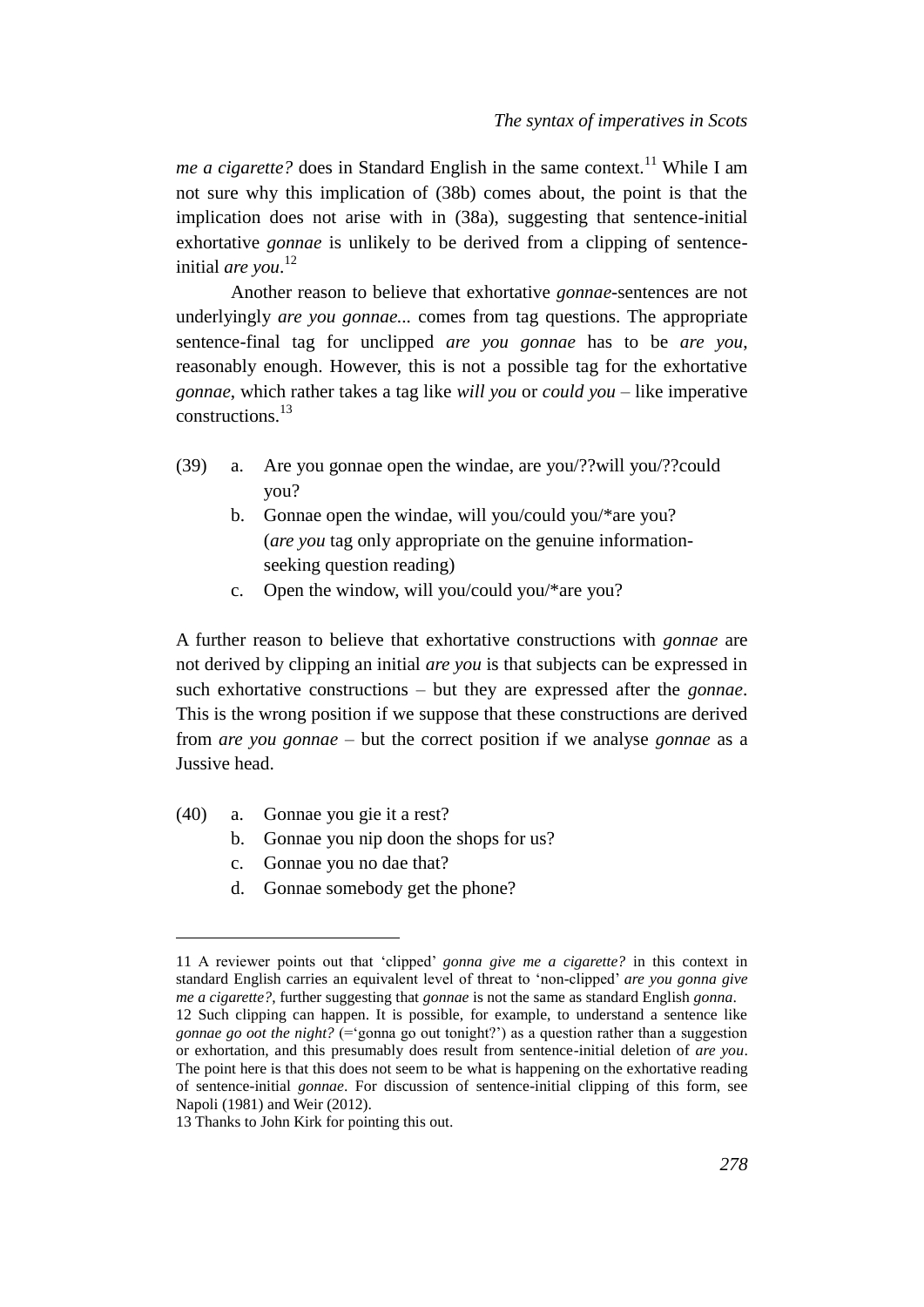We can see from the data that *gonnae*, in fact, fulfils all the diagnostics laid out in (36) for Jussive heads. It appears before the subject; it licenses the optional non-pronunciation of that subject; it precedes a verb phrase without tense or agreement (*Gonnae somebody get/\*gets/\*got the phone?*); and it imparts a jussive/imperative/exhortative semantics to the clause.

On the basis of this evidence, we can conclude that *gonnae* is a good candidate to be analysed as a Jussive head. This provides evidence that postulating this category in Scots for imperative *dinnae* is not an *ad hoc* move; there is at least one other element that shares its distribution and characteristics. Combined with the discussion in section [0,](#page-14-1) this constitutes evidence that the proposal that imperative *dinnae* is an unanalysable word is on the right track. I now turn to some broader issues that this proposal makes, in particular for the analysis of English imperative *don't*.

## <span id="page-18-0"></span>**5 Broader issues in the syntax of imperatives**

#### **5.1 What Scots imperatives tell us about English imperatives**

If we accept the argument that Scots imperative *dinnae* has the syntax of an unanalysable word, then we should consider the ramifications of this analysis for English imperative *don't* and *do not*. One approach would be to say that Scots, having a separate grammatical system from English, should not be assumed to tell us anything about the grammar of English. I argue, however, that given the diachronic closeness and synchronic similarity between Scots and English, we should be conservative in the differences we posit between the grammars of Scots and English.

One conclusion we can draw from this line of thought is that the inversion hypothesis of Potsdam (2007), in which structures like *Don't you smoke in here* are derived by the same process as creates interrogatives like *Doesn't he smoke?*, is unlikely to be true for English. We have seen that it cannot be true for Scots, as *dinnae* does not invert with the subject in interrogatives, but does appear in a pre-subject position in imperatives. If the position of imperative *dinnae* is not created by subject-auxiliary inversion in Scots, then this constitutes evidence that imperative *don't* is not created by subject-auxiliary inversion in English, given that the processes of *do*-support, and subject-auxiliary inversion, appear to work in exactly the same way in Scots as in English (the only difference being that negation is stranded in Scots interrogatives, but this appears to be a difference in the status of negation (Weir 2007), rather than one of the mechanisms of subject-auxiliary inversion/*do*-support themselves).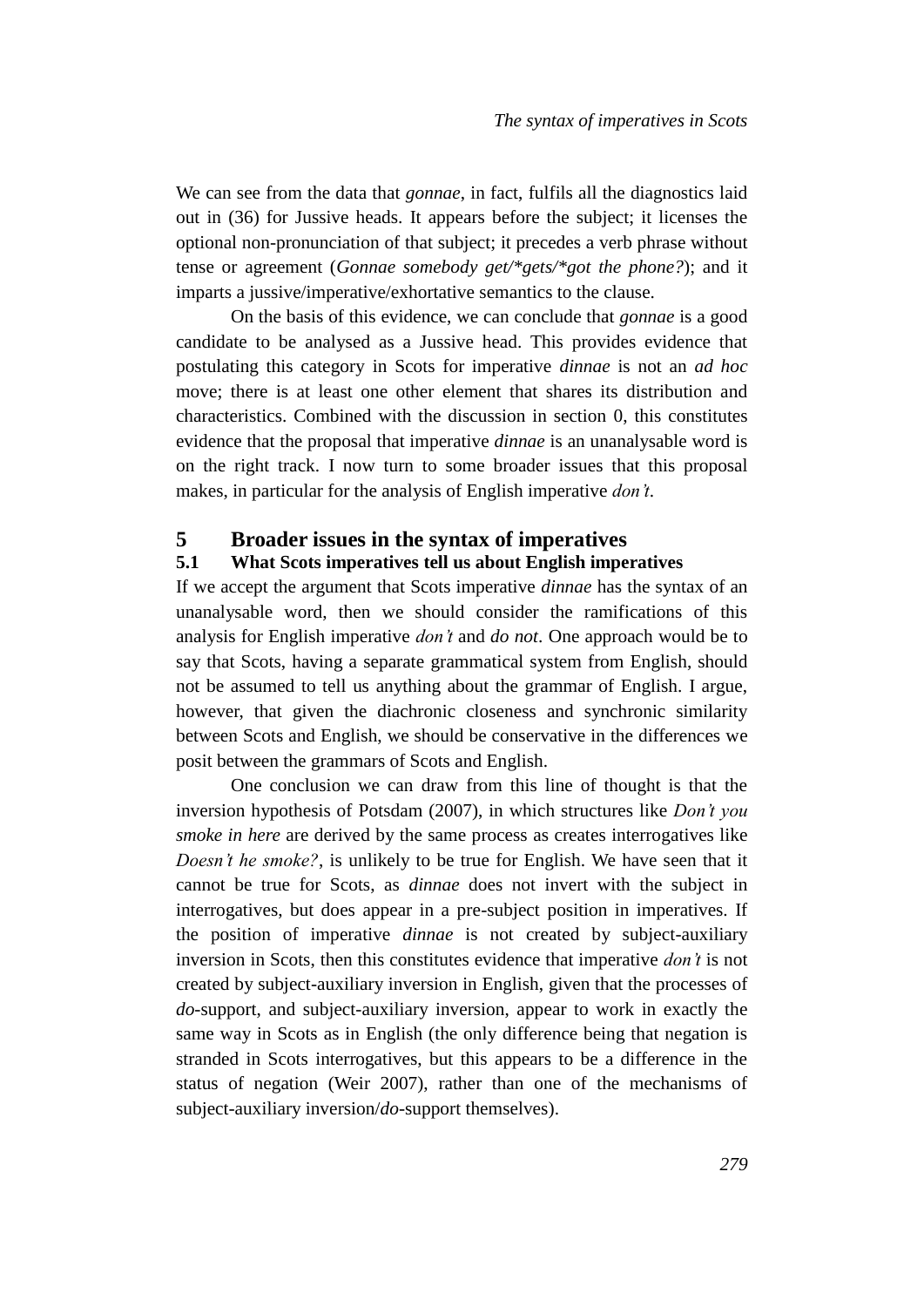Does the analysis of Scots *dinnae* provide evidence against the other analyses that have been proposed for English imperative *don't*, such as those by Beukema and Coopmans (1989), Zanuttini (1996), or Rupp (2007)? We have seen evidence in section [0](#page-10-0) that *do*-support does not seem to be involved in the construction of negative imperatives in English, which already constitutes evidence against all of these analyses; all of them assume that imperative *don't* is constructed by *do*-support in some fashion. I would propose, then – following the thesis proposed above that the grammar of Scots is likely to be minimally different from that of English – that the best analysis for English *don't* is that, like Scots *dinnae*, it is an unanalysable word directly inserted as a negative imperative head, as in Zhang (1991) and Henry (1995)'s proposals.

There is apparent *prima facie* evidence, however, that it is possible to have negation supported by *do* in English imperatives. Recall that one of the arguments for the integral nature of *dinnae* was that it could not be separated into *dae NO*. However, in English imperatives, the negator can appear separately from *do* (whether negation is stressed or not):

(41) Do not smoke in here!

This means that one of the main argument for the 'unanalysableness' of imperative *dinnae* does not go through for English imperative *do not*. However, it has been noted in the literature that imperative *do not* has certain different properties from *don't*. For example, *don't* licenses overt second person subjects, but with *do not* they are extremely awkward.

- (42) a. Don't you smoke in here!
	- b. ?\*Do not you smoke in here!
	- c. \*Do you not smoke in here!

Given that *don't* and *do not* have different properties, we could maintain the analysis that English *don't* is indeed an unanalysable lexical word (not derived from *do not*), and is parallel to Scots *dinnae*, allowing us to maintain a parallel analysis for both varieties. A puzzle that remains is why whatever mechanism it is that allows imperative *do not* in English does not allow *\*dae no* in Scots. One possibility is that English *do not* contains 'exhortative' *do* (*Do be quiet!*) combined with negation. The reason why *\*dae no* does not appear in Scots could then be due to the fact that Scots seems to lack any 'exhortative *dae*'; ??*Dae be quiet*, for me and for my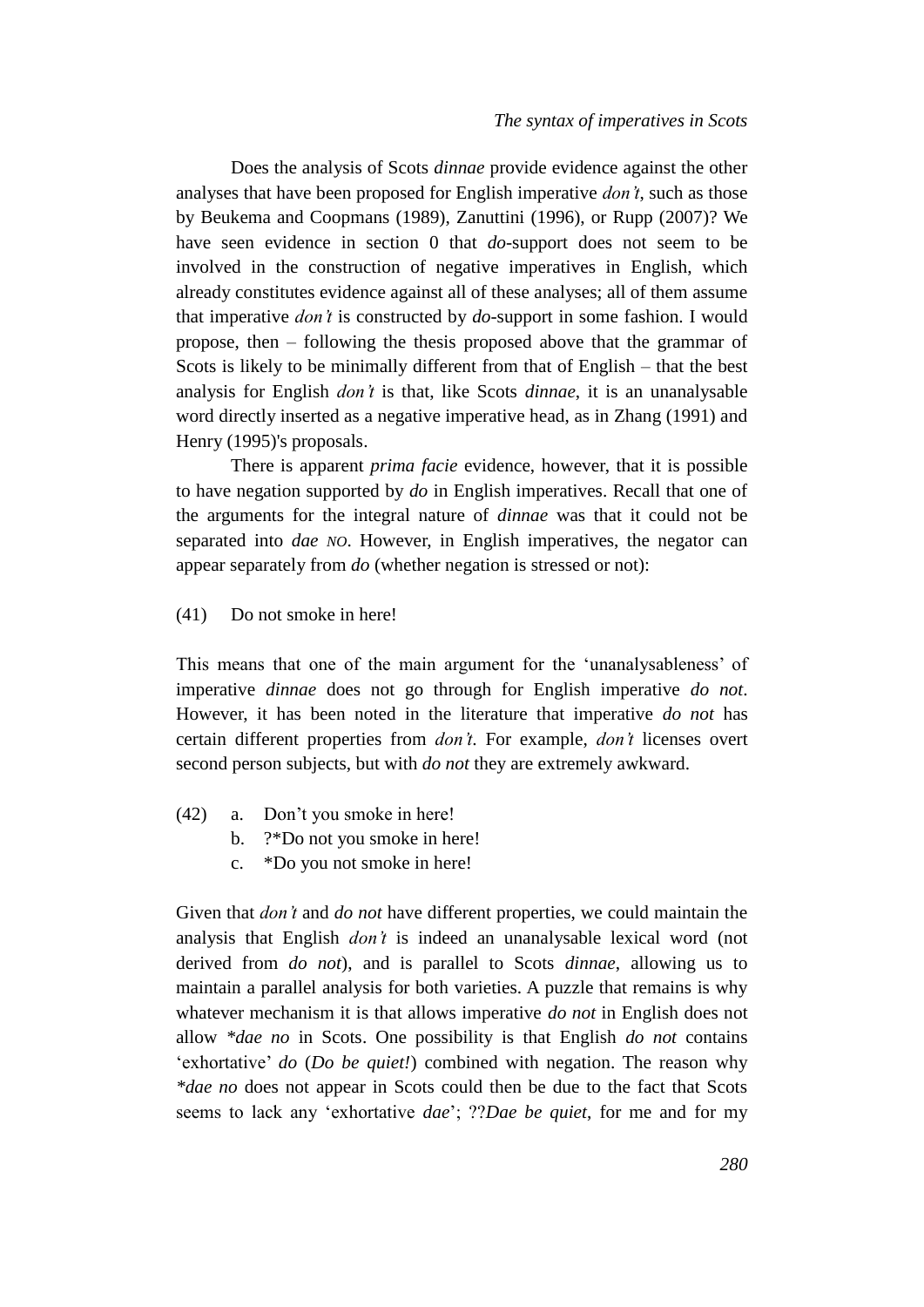consultants, sounds very unidiomatic in Scots. However I will not develop this point further here.

#### **5.2 Further syntactic issues**

There is still much about the syntax of the various 'imperative words' in English and Scots which needs extensive investigation. One phenomenon which requires explanation is the fact that it appears possible to stack Jussive heads in at least some dialects of English and Scots.

- (43) *English* (dialectal variation in the acceptability of each of the below)
	- a. Don't let's meet then.
	- b. Do let's meet then.
	- c. Let's don't meet then.
	- d. Let's do meet then.
- (44) *Scots* (inter-speaker variation in the acceptability of each of the below)
	- a. Gonnae let's dae that.
	- b. Gonnae dinnae dae that.
	- c. Let's dinnae dae that.
	- d. Gonnae let's dinnae dae that.

What mechanism permits this stacking of Jussive heads? Is the Jussive projection potentially recursive, as in (45)?

## (45)  $\left[\begin{array}{cc} J_{\text{UussP}} \left[ \begin{smallmatrix} J_{\text{UussP}} \end{smallmatrix} \left[ \begin{smallmatrix} J_{\text{UussP}} \end{smallmatrix} \left[ \begin{smallmatrix} J_{\text{UussP}} \end{smallmatrix} \left[ \begin{smallmatrix} J_{\text{UussP}} \end{smallmatrix} \left[ \begin{smallmatrix} J_{\text{UussP}} \end{smallmatrix} \left[ \begin{smallmatrix} J_{\text{UussP}} \end{smallmatrix} \left[ \begin{smallmatrix} J_{\text{UussP}} \end{smallmatrix} \left[ \begin{smallmatrix} J_{\text{UussP}} \end{smallmatrix} \right] \right$

Such a recursive projection is not without precedent; see, for example, Rizzi (1997)'s analysis of the Topic projection in the left-periphery of clausal structure, which is similarly recursive. However, in general, unbounded attachment of material in this fashion seems more typical of adjuncts, such as adverbs or adjectives. This may speak against the analysis of words like *gonnae, let's, dinnae/don't* as Jussive heads, but in favour of an adjunction analysis such as that of Zhang (1991). I have not explored in detail which combinations are permitted and which ruled out, and why this might be; in the author's opinion, for example, ?\**Let's gonnae dinnae dae that* is ungrammatical, while (44d) is well-formed.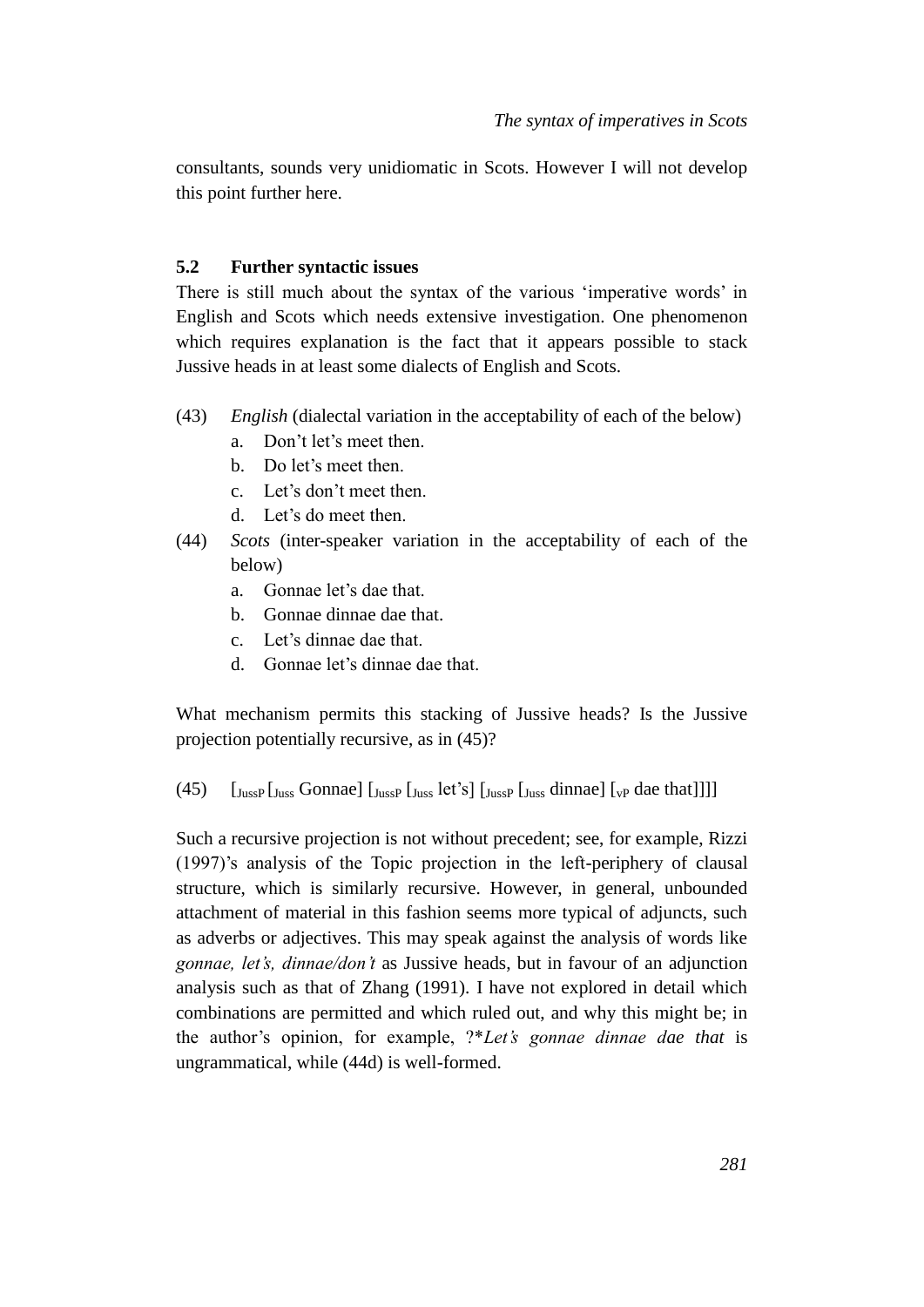A further difference, which may bear upon this question, is the interaction of these heads with verb phrase ellipsis<sup>14</sup>; *dinnae*, like English *don't*, is compatible with verb phrase ellipsis which leaves the subject behind (see Potsdam (1995) for discussion). *Gonnae*, however, while compatible with ellipsis as such (48a), cannot elide a verb phrase while leaving a subject present  $(48b, c)$ .<sup>15</sup>

- $(46)$  a. I don't want to go to the party. Well don't, then!
	- b. Billy didn't tell mum what I did, and don't you, either! (Potsdam 1995)
	- c. John might have left, but he had permission, so don't anyone else \_!
- (47) a. I dinnae want to go to the party. Well dinnae \_, then!
	- b. Billy didnae tell mum what I did, so dinnae you , either!
	- c. ?John might have left, but he had permission, so dinnae onybody else \_!
- (48) a. Will I go down the shops for you? Aye, gonnae ?
	- b. ?\*I cannae go down the shops today. Gonnae you ?
	- c. ??I cannae go down the shops today. Gonnae somebody else?

This may indicate that *dinnae* and *gonnae* are not as syntactically parallel as the present paper claims; or, perhaps, the ellipsis behaviour of *don't* and *dinnae* is to be explained in terms of the ability of negation to license ellipsis (Potsdam 1997). Clearly further work is required to be fully confident of the precise syntactic characterisation of words like *don't*, *dinnae*, and *gonnae*. A final issue to consider is the existence of the below form, volunteered by one consultant (a Glaswegian in his twenties).

(49) I cannae go down the shops today. Want to you go?

 $\overline{a}$ 

<sup>14</sup> Thanks to Eric Potsdam for discussion of these issues.

<sup>15</sup> The judgements are somewhat variable between consultants and between conditions, as the grammaticality markers in (47, 48) indicate. All consultants accepted 'bare' *dinnae* and *gonnae* in (47a, 48a). Some consultants reported that *dinnae* with quantificational subjects and ellipsis (47c) was somewhat degraded, while accepting (47a, b). Most consultants rejected *gonnae* with overt subjects in (48b, c); some volunteered corrections by inserting *go* in the ellipsis site. Some consultants considered (48c), *gonnae* with quantificational subject, to be more acceptable than (48b), with second-person subject, although they reported that both were degraded with respect to (48a). One consultant accepted all of the sentences in (48). I have not attempted to investigate the source of this variation.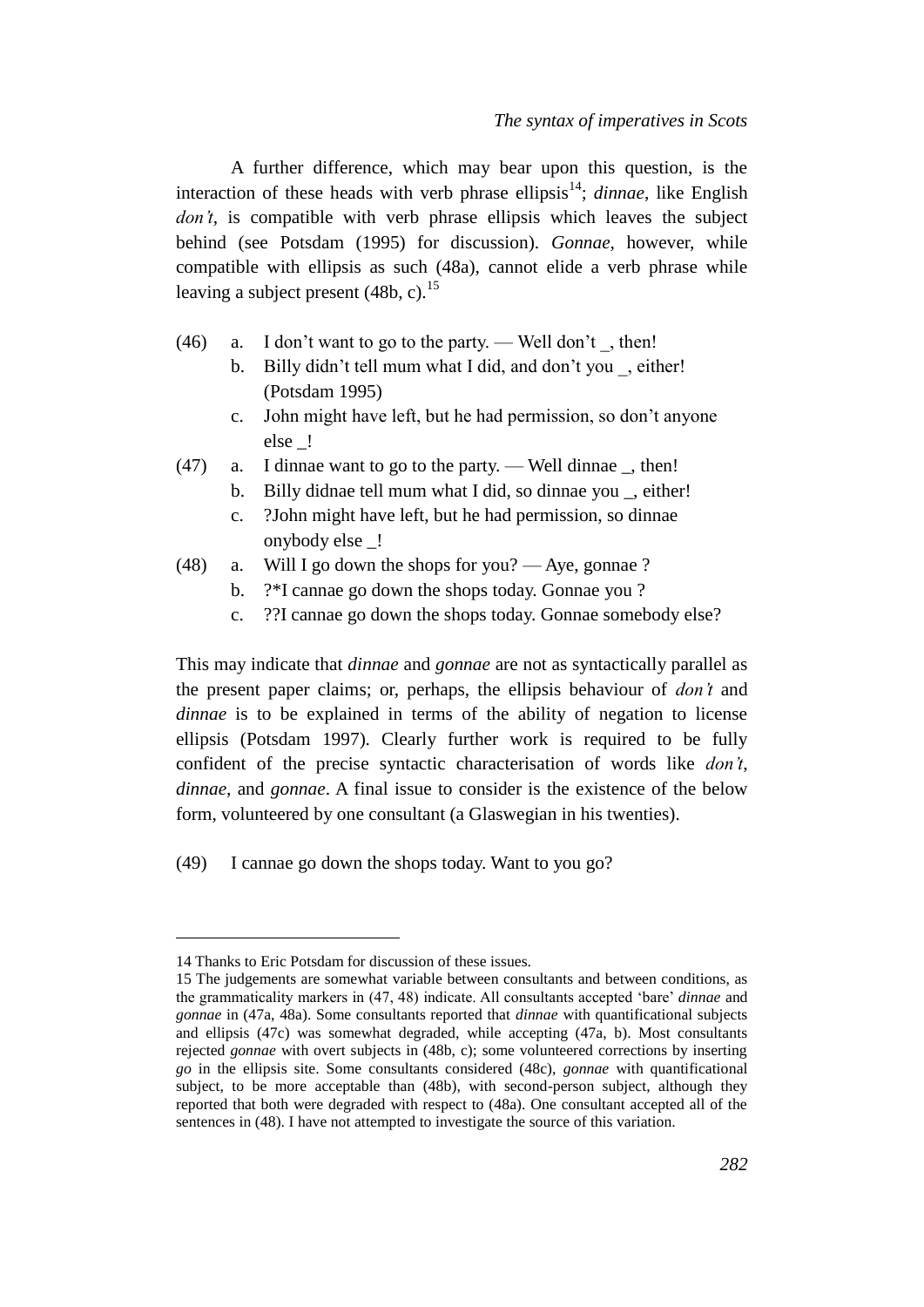This construction appears to represent a generalization of the putative diachronic process *are you going to*  $VP \rightarrow \text{are you}$  *gonnae*  $VP \rightarrow \text{gonnae}$ *you VP* to the similarly contractable item *want to* (or *wanna*). Unfortunately, I have not yet been able to investigate the syntax or semantics of this construction systematically (it is not a feature of my own dialect), and must leave further investigation of its properties to future work.

## <span id="page-22-0"></span>**6 Conclusion**

I have argued that imperative *dinnae* in Scots should not be identified with the *dinnae* in declaratives, which is constructed by cliticisation of *no* onto the auxiliary *dae* generated by *do*-support, but rather should be analysed as a single lexical item. I have shown that exhortative *gonnae* patterns with *dinnae* and so propose to categorise these elements together as Jussive heads. I have further argued that this analysis may fruitfully be applied to English imperative *don't*. More broadly, I hope for this paper to have shown the potential importance of the study of closely-related language forms, such as Scots and English imperatives, to enable us to decide between competing grammatical analyses.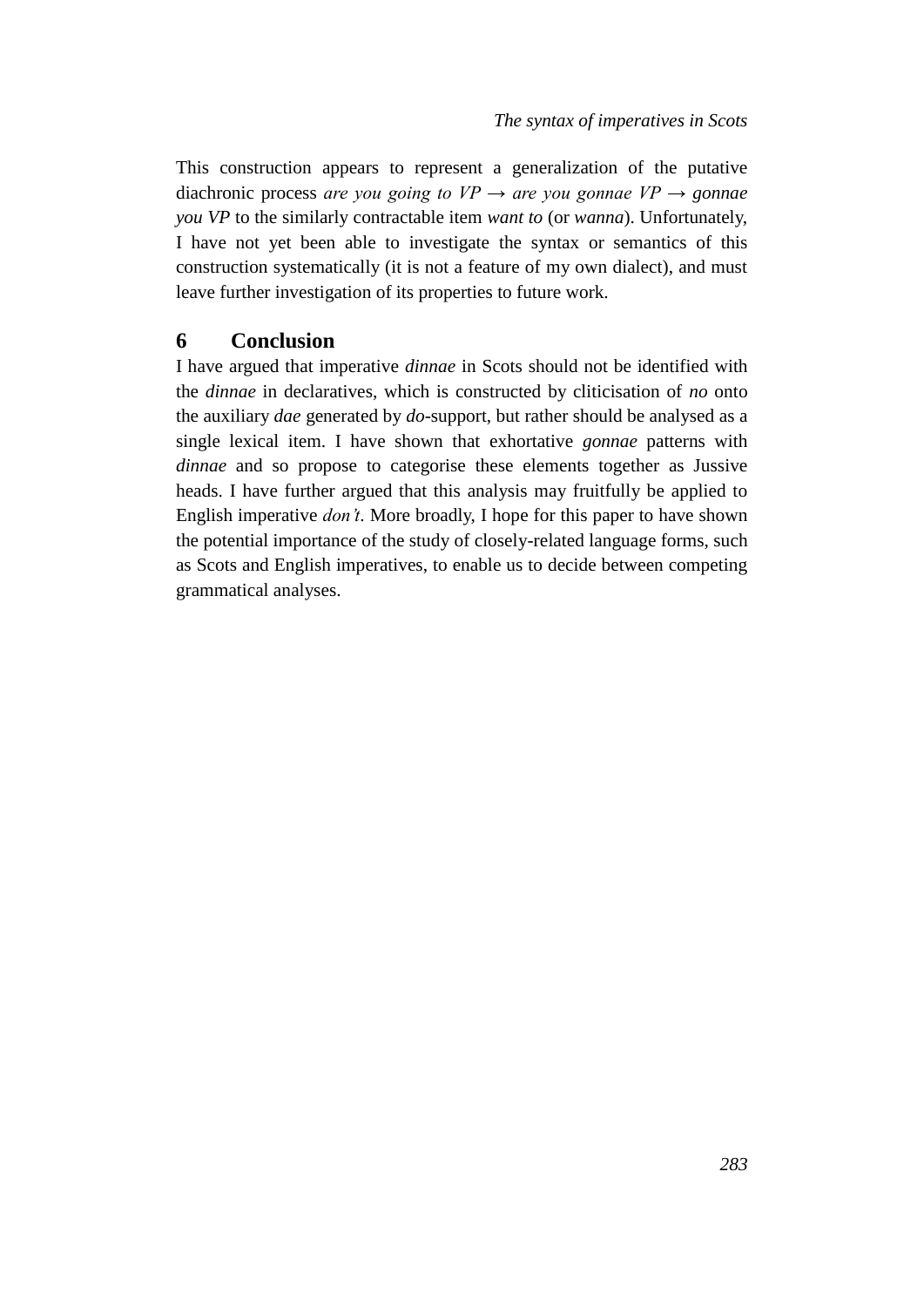## **References**

- Beukema, Frits, and Peter Coopmans. 1989. 'A Government-Binding Perspective on the Imperative in English'. *Journal of Linguistics* 25 (2): 417–36.
- Brown, Keith, and Martin Millar. 1980. 'Auxiliary Verbs in Edinburgh Speech'. *Transactions of the Philological Society*: 81–133.
- Chomsky, Noam. 1981. *Lectures on Government and Binding*. Dordrecht: Foris.
- ———. 1995. *The Minimalist Program*. Cambridge, MA: MIT Press.
- Henry, Alison. 1995. *Belfast English and standard English: dialect variation and parameter setting*. New York: Oxford University Press.
- Klima, Edward. 1964. 'Negation in English'. In *The Structure of Language*, ed. Jerrold Katz and Jerry Fodor, 246–323. Englewood Cliffs, New Jersey: Prentice-Hall.
- Koopman, Hilda, and Dominique Sportiche. 1991. 'The Position of Subjects'. *Lingua* 85 (2/3): 211–59.
- Laka, Itziar. 1990. 'On the Nature of Functional Categories and Projections.' Doctoral dissertation, Massachusetts Institute of Technology.
- Napoli, Donna Jo. 1982. 'Initial Material Deletion in English'. *Glossa* 16 (1): 85–111.
- Pollock, Jean-Yves. 1989. 'Verb Movement, Universal Grammar, and the Structure of IP'. *Linguistic Inquiry* 20 (3): 365–424.
- Potsdam, Eric. 1995. 'Phrase Structure of the English Imperative'. In *Proceedings of the Sixth Annual Meeting of the Formal Linguistics Society of Midamerica*, ed. L. Gabriele and R. Westmoreland, 143–54. Bloomington, Indiana: Indiana University Linguistics Club Publications.
	- ———. 1997. 'NegP and Subjunctive Complements in English'. *Linguistic Inquiry* 28 (3): 533–41.
		- ———. 2007. 'Analysing Word Order in the English Imperative'. In *Imperative Clauses in Generative Grammar: Studies in Honour of Frits Beukema*, (ed.) Wim van der Wurff, 251–72. Linguistik Aktuell/Linguistics Today 103. Amsterdam: John Benjamins.